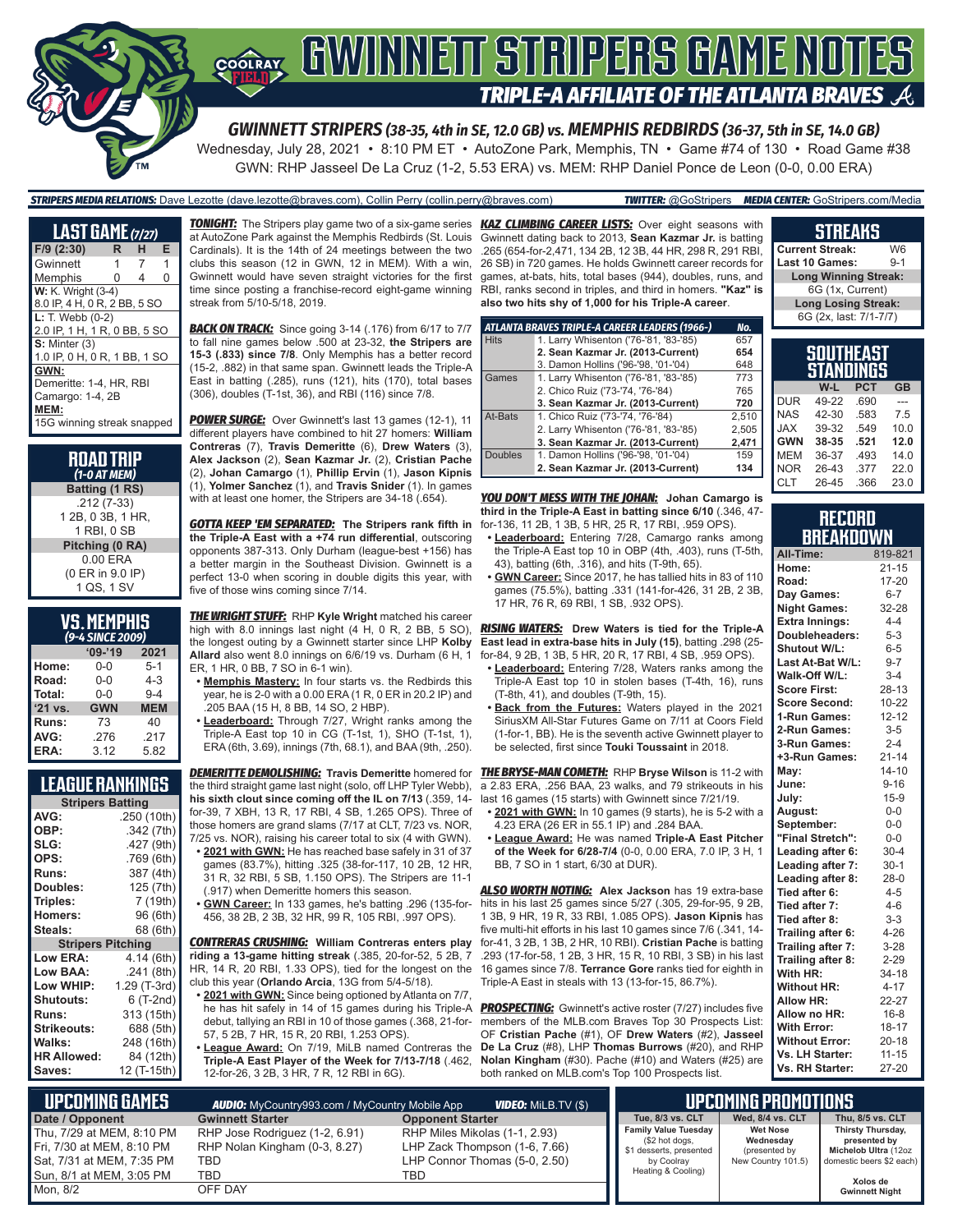

#### *WEDNESDAY, JULY 28, 2021 AT MEMPHIS*

#### **MANAGER MATT TUIASOSOPO**

**Matt Tuiasosopo** is in his first season as Gwinnett manager and his third season as a coach in the Atlanta Braves organization in 2021. He was named the seventh manager in team history on 3/30/21. Tuiasosopo is both the youngest manager in team history (turned 35 on 5/10) and the first former Gwinnett player to manage the club (hit .221 with 19 HR, 73 RBI in 178 games from 2016-17).

Tuiasosopo made his managerial debut in 2019 with Class-A Rome, leading the club to a 65-74 record and earning Atlanta's Bobby Cox Award for minor league manager of the year. He was set to return to Rome in 2020, but was reassigned to the Braves Alternate Training Site at Coolray Field once the MiLB season was canceled.

| Tuiasosopo's Managerial Career | Games | W-L     | <b>PCT</b> | <b>Plavoffs</b> |
|--------------------------------|-------|---------|------------|-----------------|
| With Gwinnett (1 Season):      | 73.   | 38-35   | .521       |                 |
| MiLB Career (2 Seasons):       | 212   | 103-109 | .486       |                 |

*All staff bios available in the 2021 Stripers Media Guide*

|                            | EJECTIONS (2)            |                         |
|----------------------------|--------------------------|-------------------------|
| <b>Player/Coach</b>        | Date/Inning              | <b>Umpire</b>           |
| Ryan Goins                 | 5/25 vs. MEM, 7th Inning | <b>HP Clint Vondrak</b> |
| <b>MGR Matt Tuiasosopo</b> | 6/3 vs. JAX, 8th Inning  | <b>HP Alex Tosi</b>     |

|                       |                               |           | <b>TEAM DEFENSE (5TH IN TRIPLE-A EAST)</b>                                                                             |            |            |           |           |
|-----------------------|-------------------------------|-----------|------------------------------------------------------------------------------------------------------------------------|------------|------------|-----------|-----------|
| <b>PCT</b>            | G                             | TC.       | <b>PO</b>                                                                                                              | A          | Е          | DP        | <b>TP</b> |
| .983                  | 73                            | 2605      | 1891                                                                                                                   | 670        | 44         | 73        |           |
| <b>Catchers</b>       |                               | <b>SB</b> | $\mathsf{cs}$                                                                                                          | <b>ATT</b> | <b>PCT</b> | <b>PB</b> | W-L       |
| Casteel, Ryan         |                               |           | 0                                                                                                                      |            | .000       |           | $1 - 1$   |
| Contreras, William    |                               | 4         | 0                                                                                                                      | 4          | .000       | 2         | $9 - 0$   |
| Jackson, Alex         |                               | 10        | 4                                                                                                                      | 14         | .286       |           | $11 - 11$ |
| Lucroy, Jonathan      |                               | 18        | 5                                                                                                                      | 23         | 217        |           | $8 - 15$  |
| Martinez, Carlos      |                               | 3         | 0                                                                                                                      | 3          | .000       |           | $2 - 1$   |
| Morales, Jonathan     |                               | 10        | 3                                                                                                                      | 13         | .231       |           | $7 - 7$   |
| Total:                |                               | 46        | 12                                                                                                                     | 58         | .207       |           | 38-35     |
| Pitcher Pickoffs (2): | <b>Outfield Assists (20):</b> |           | Waters (7), Demeritte (4), Ervin (4), Sanchez (2),<br>Almonte (1), Inciarte (1), Pache (1)<br>Y. Lopez (1), Muller (1) |            |            |           |           |
|                       | <b>Catcher Pickoffs (2):</b>  |           | Casteel (1), Jackson (1)                                                                                               |            |            |           |           |
|                       |                               |           |                                                                                                                        |            |            |           |           |

## **STARTS**

|     | <b>By Batting Order</b>                                                                       |
|-----|-----------------------------------------------------------------------------------------------|
| 1:  | Waters (49), Pache (10), Inciarte (6), Arcia (5), Almonte (1), Ervin (1), Sanchez (1)         |
| 2:  | Kipnis (22), Pache (21), Arcia (12), Goins (7), Waters (3), Demeritte (2)                     |
|     | Almonte (1), Camargo (1), Ervin (1), Gore (1), Heredia (1) Sanchez (1)                        |
| 3:  | Arcia (33), Camargo (27), Demeritte (3), Jackson (3), Kipnis (3), Lucroy (3),                 |
|     | Contreras (1)                                                                                 |
| 4:  | Camargo (25), Jackson (17), Demeritte (13), Lucroy (5), Kipnis (4), Almonte (3),              |
|     | Casteel (3), Contreras (2), Kazmar Jr. (1)                                                    |
| 5:  | Lucroy (13), Contreras (11), Goins (10), Almonte (8), Kazmar Jr. (8), Jackson (7),            |
|     | Kipnis (5), Demeritte (4), Camargo (2), Snider (2), Casteel (1), Ervin (1),                   |
| 6:  | Sanchez (1)<br>Goins (17), Kazmar Jr. (9), Ervin (8), Casteel (7), Snider (7), Demeritte (5), |
|     | Lucroy (5), Almonte (4), Waters (4), Pache (3), Sanchez (3), Jackson (1)                      |
| 7:  | Ervin (19), Kazmar Jr. (14), Goins (10), Snider (9), Sanchez (7), Pache (5),                  |
|     | Casteel (3), Demeritte (3), Morales (2), Almonte (1)                                          |
| 8:  | Sanchez (23), Ervin (10), Kazmar Jr. (9), Morales (9), Snider (6), Goins (5),                 |
|     | Casteel (4), Gore (4), Brugman (1), Martinez (1), Unroe (1)                                   |
| 9:  | Starting Pitchers (43), Sanchez (10), Morales (8), Snider (3), Casteel (2),                   |
|     | Gore (2), Kazmar Jr. (2), Martinez (2), Unroe (1)                                             |
|     | <b>By Position</b>                                                                            |
| C:  | Lucroy (23), Jackson (22), Morales (14), Contreras (9), Martinez (3), Casteel (2)             |
| 1B: | Camargo (32), Casteel (16), Snider (9), Kazmar Jr. (8), Morales (3), Lucroy (2),              |
|     | Unroe (2), Goins (1)                                                                          |
| 2B: | Kipnis (26), Goins (19), Sanchez (16), Kazmar Jr. (11), Arcia (1)                             |
| 3B: | Kazmar Jr. (23), Camargo (20), Sanchez (17), Goins (8), Arcia (3), Morales (2)                |
| SS: | Arcia (41), Goins (21), Sanchez (9), Camargo (1), Kazmar Jr. (1)                              |
| LF: | Waters (19), Ervin (18), Almonte (9), Gore (7), Snider (7), Kipnis (5), Arcia (4),            |
|     | Demeritte (2), Heredia (1), Sanchez (1)                                                       |
| CF: | Pache (37), Waters (25), Ervin (6), Inciarte (5)                                              |
| RF: | Demeritte (26), Ervin (15), Waters (12), Almonte (8), Snider (8), Sanchez (3),                |
|     | Camargo (1)                                                                                   |
| DH: | Jackson (6), Contreras (5), Kipnis (3), Snider (3), Casteel (2), Demeritte (2),               |
|     | Pache (2), Almonte (1), Arcia (1), Brugman (1), Camargo (1), Ervin (1),                       |
|     | Inciarte (1), Lucroy (1)                                                                      |

| VS.2021 OPPONENTS |                                                                     |           |          |               |         |       |         |  |  |  |  |  |  |  |
|-------------------|---------------------------------------------------------------------|-----------|----------|---------------|---------|-------|---------|--|--|--|--|--|--|--|
|                   | <b>Total</b><br><b>Total</b><br>Home<br><b>Road</b><br>Home<br>Road |           |          |               |         |       |         |  |  |  |  |  |  |  |
| CHA               | ---                                                                 | $11 - 1$  | $11 - 1$ | COL           |         |       |         |  |  |  |  |  |  |  |
| DUR               | ---                                                                 | $1 - 5$   | $1 - 5$  | LOU           | $4 - 2$ | ---   | $4 - 2$ |  |  |  |  |  |  |  |
| JAX<br>MEM        | $1 - 5$                                                             | ---       | $1 - 5$  | <b>MW DIV</b> | $4 - 2$ | $0-0$ | $4 - 2$ |  |  |  |  |  |  |  |
|                   | $5 - 1$                                                             | $4 - 3$   | $9 - 4$  |               |         |       |         |  |  |  |  |  |  |  |
| NAS               | $6-6$                                                               | $0-6$     | $6 - 12$ |               |         |       |         |  |  |  |  |  |  |  |
| NOR               | $5 - 1$                                                             | $1 - 5$   | $6-6$    |               |         |       |         |  |  |  |  |  |  |  |
| <b>SE DIV</b>     | $17 - 13$                                                           | $17 - 20$ | 34-33    |               |         |       |         |  |  |  |  |  |  |  |

### **LAST AT-BAT WINS** *(9)*

| The Stripers are 9-7 (.563) in games decided in the last at-bat in 2021. |                          |                                         |  |  |  |  |  |  |  |  |
|--------------------------------------------------------------------------|--------------------------|-----------------------------------------|--|--|--|--|--|--|--|--|
| Date/Opponent                                                            | <b>Score</b>             | <b>Game-Winning Play</b>                |  |  |  |  |  |  |  |  |
| 5/4 at Charlotte                                                         | 10-9 (12th)              | Almonte scores on E4 (Reynolds)         |  |  |  |  |  |  |  |  |
| 5/9 at Charlotte                                                         | 12-9 (10th)              | Camargo RBI single                      |  |  |  |  |  |  |  |  |
| 5/14 vs. Louisville                                                      | $2-1$ (8th)              | Arcia solo HR                           |  |  |  |  |  |  |  |  |
| 5/16 vs. Louisville                                                      | 5-4 $(9th)*$             | Arcia walk-off solo HR                  |  |  |  |  |  |  |  |  |
| 5/25 vs. Memphis                                                         | $2-1$ (9th) <sup>*</sup> | Kazmar walk-off single                  |  |  |  |  |  |  |  |  |
| 6/9-G2 at Memphis                                                        | $3-1$ (8th)              | Waters RBI single                       |  |  |  |  |  |  |  |  |
| 6/18 vs. Nashville                                                       | 8-7 (10th)*              | Arcia scores on E4 (Hiura on Lucroy FC) |  |  |  |  |  |  |  |  |
| 6/30 at Durham                                                           | $2-1$ (9th)              | Pache RBI single                        |  |  |  |  |  |  |  |  |
| 7/18 at Charlotte                                                        | 13-12 (9th)              | Contreras RBI double                    |  |  |  |  |  |  |  |  |

*\*Denotes "walk-off" win*

*Lucroy, Jonathan* Martinez, Carlos Morales, Jonathan Pache, Cristian Sanchez, Yolmer Snider, Travis Unroe, Riley Waters, Drew

**Pitchers (30) Position (23)**

### **GWINNETT PLAYERS USED** *(53 IN 2021)*

|                     | Pitchers (30)    | Pos                |
|---------------------|------------------|--------------------|
| Arano, Victor       | Kingham, Nolan   | Almonte, Abraham   |
| Biddle, Jesse       | Lee, Dylan       | Arcia, Orlando     |
| Bradford, Chasen    | Lopez, Yoan      | Brugman, Jaycob    |
| Burrows, Thomas     | Martin, Chris    | Camargo, Johan     |
| Chavez, Jesse       | Minter, A.J.     | Casteel, Ryan      |
| Davidson. Tucker    | Muller, Kyle     | Contreras, William |
| De La Cruz, Jasseel | Newcomb, Sean    | Demeritte, Travis  |
| Edwards Jr Carl     | Roark, Tanner    | Ervin, Phillip     |
| Flaa, Jay           | Rodriguez, Jose  | Goins, Ryan        |
| Greene, Shane       | Santana, Edgar   | Gore, Terrance     |
| Hernandez, Daysbel  | Tice, Ty         | Heredia, Guillermo |
| Horacek, Mitch      | Toussaint, Touki | Inciarte, Ender    |
| Johnstone, Connor   | Webb, Jacob      | Jackson, Alex      |
| Jones, Nate         | Wilson, Bryse    | Kazmar Jr., Sean   |
| Kelley, Trevor      | Wright, Kyle     | Kipnis, Jason      |

*Italics = Player no longer in Braves organization*

#### **BASS-LANTA**

**ATLANTA BRAVES REHAB ASSIGNMENTS** *(6 IN 2021)* **Player Injury (IL Date)** RHP Chris Martin RT Shoulder Inflammation (4/7) 5/5-5/11<br>CF Ender Inciarte Strained I T Hamstring (4/17) 5/6-5/12 OF Ender Inciarte Strained LT Hamstring (4/17) 5/6-5<br>OF Guillermo Heredia RT Hamstring Inflammation (5/1) 5/14 OF Guillermo Heredia RT Hamstring Inflammation (5/1) 5/14<br>C Alex Jackson Strained LT Hamstring (5/2) 5/21-6/9, 6/30-7/20 C Alex Jackson Strained LT Hamstring (5/2) 5/21-6/9,<br>OF Cristian Pache RT Hamstring Inflammation (5/14) 5/29-6/1 OF Cristian Pache RT Hamstring Inflammation (5/14)<br>RHP Touki Toussaint RT Shoulder Strain (3/26) RT Shoulder Strain (3/26) 6/22-7/15 **26 players have played for both Gwinnett and Atlanta in 2021:** OF Abraham Almonte INF/OF Orlando Arcia LHP Jesse Biddle INF Johan Camargo RHP Jesse Chavez C William Contreras LHP Tucker Davidson RHP Carl Edwards Jr. RHP Jay Flaa RHP Shane Greene OF Guillermo Heredia OF Ender Inciarte C Alex Jackson RHP Nate Jones INF Sean Kazmar Jr. C Jonathan Lucroy RHP Chris Martin LHP Kyle Muller (MLB Debut) LHP Sean Newcomb OF Cristian Pache RHP Edgar Santana RHP Ty Tice RHP Touki Toussaint RHP Jacob Webb RHP Bryse Wilson RHP Kyle Wright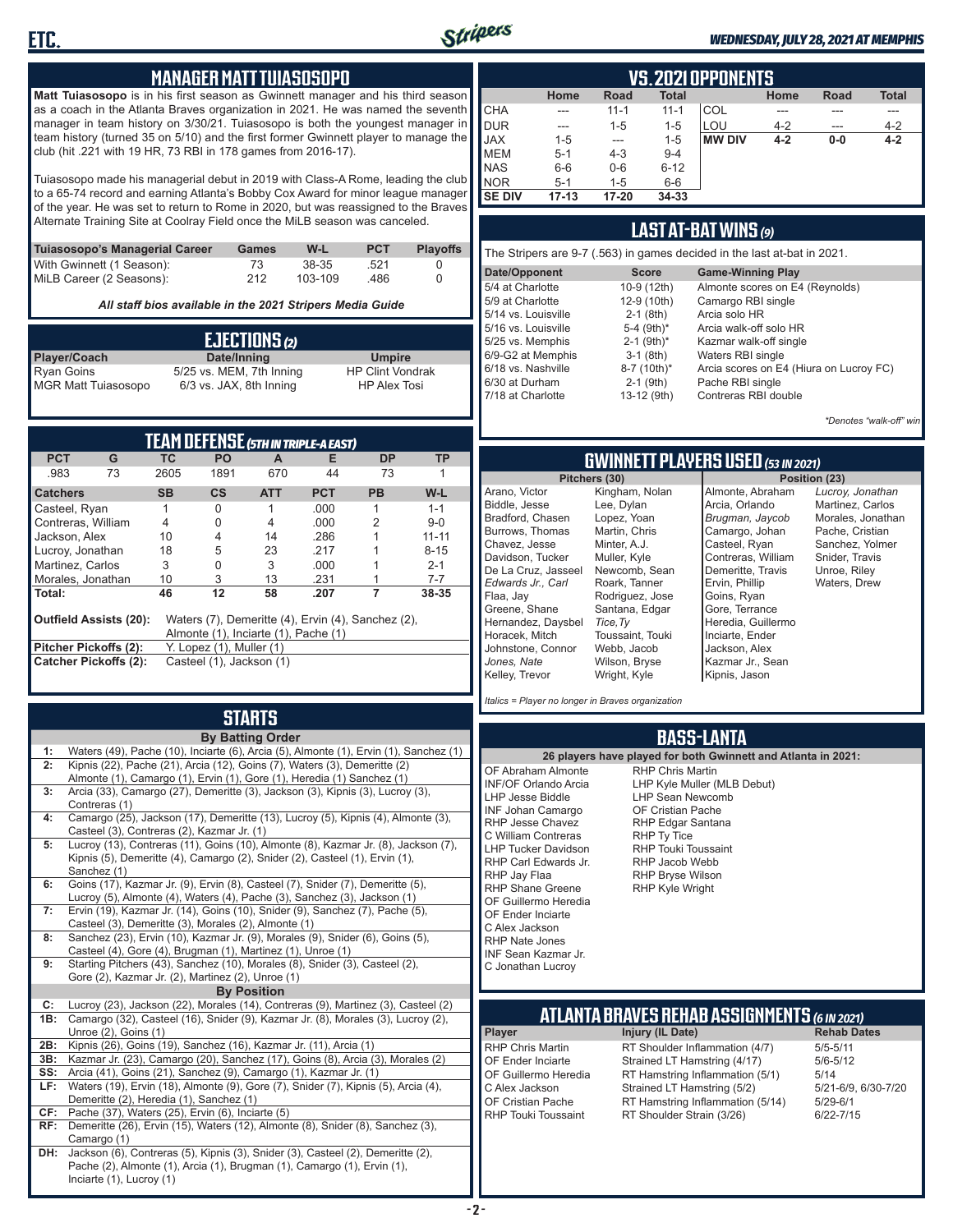### **STARTING PITCHER**



**ON BRAVES 40-MAN ROSTER**

#### *WEDNESDAY, JULY 28, 2021 AT MEMPHIS*

## **60****JASSEEL DE LA CRUZ**

**B/T:** R/R **BORN:** 6/26/97 in Hato Mayor, Dominican Republic (Age 24)<br>**HT:** 6-1 **ACQUIRED:** Signed by the Atlanta Braves as a non-drafted f **HT:** 6-1 **ACQUIRED:** Signed by the Atlanta Braves as a non-drafted free agent **WT:** 200 (6/1/15) **BIO ON PAGE 38 OF MEDIA GUIDE**

*TONIGHT'S START:* De La Cruz makes his 15th appearance and 12th start of the season in game two of a six-game series at Memphis ... In 61 career MiLB starts, he is 11-18 with a 4.11 ERA and .232 BAA ... All-time in July, is 8-4 with a 5.14 ERA and .261 BAA in 29 games (19 starts).

**PROSPECTING:** De La Cruz is currently ranked Atlanta's No. 8 prospect by MLB.com ... He entered the season ranked the Braves' No. 13 prospect by *Baseball America*.

*2021 SEASON:* Pitched at the Alternate Training Site at Coolray Field in April ... Was on Gwinnett's Opening Night roster ... Opened the year in the bullpen (0-0, 5.40 ERA in 2G) ... Recalled by Atlanta on 5/8, but did not make his MLB debut before being optioned to Gwinnett on 5/10 ... Posted an 8.0-inning scoreless streak (2 H, 0 BB, 9 SO) over three outings (2 starts) from 5/11-5/19 ... Logged a season-high 5.0 IP on 6/1 vs. Jacksonville (ND, 3 H, 1 ER, 3 BB, 6 SO) ... Earned his first career Triple-A win on 7/10 vs. Nashville, logging 3.0 scoreless IP in relief (3 BB, 3 SO) of an 8-4 victory.

*2020 SEASON:* Was a member of Atlanta's 60-man player pool and spent the majority of the year at the Alternate Training Site in Gwinnett ... Recalled by the Braves for the first time in his career on 9/15, but did not make his MLB debut (optioned on 9/16).

*2019 SEASON:* Named the Florida State League Pitcher of the Week on 5/19 after tossing the first no-hitter in Advanced-A Florida FireFrogs history on 5/18 vs. Jupiter (9.0 IP, 2 BB, 4 SO, 89 pitches in 12-0 win) ... Overall went 7-9 with a 3.25 ERA and .212 BAA in 25 games (24 starts) across three levels (Class-A Rome, Advanced-A Florida, Double-A Mississippi).

|              | <b>DE LA CRUZ'S OVERALL STATS</b> |         |            |       |           |           |           |            |                       |  |  |  |  |  |
|--------------|-----------------------------------|---------|------------|-------|-----------|-----------|-----------|------------|-----------------------|--|--|--|--|--|
| Year         | Team                              | $W-L$   | <b>ERA</b> | G/GS  | <b>HR</b> | <b>BB</b> | <b>SO</b> | <b>BAA</b> | <b>WHIP</b>           |  |  |  |  |  |
| 12021        | Gwinnett (AAA)                    | $1 - 2$ | 5.53       | 14/11 |           | 24        | 45        | .242       | $1.49$ $\blacksquare$ |  |  |  |  |  |
| MiLB Career: |                                   | 17-19   | 3.87       | 90/61 | 23        | 148       | 305       | .225       |                       |  |  |  |  |  |
| MLB Career:  |                                   | $0 - 0$ |            | 0/0   |           |           |           | ---        |                       |  |  |  |  |  |

|          | DE LA CRUZ'S 2021 SPLITS (WITH GWINNETT) |                  |                        |  |  |  |  |  |  |  |  |  |
|----------|------------------------------------------|------------------|------------------------|--|--|--|--|--|--|--|--|--|
| Home:    | 1-1, 4.94 ERA (8G)                       | Road:            | $0-1, 6.60$ ERA $(6G)$ |  |  |  |  |  |  |  |  |  |
| Day:     | 0-1, 8.31 ERA (1G)                       | Night:           | 1-1, 5.21 ERA (13G)    |  |  |  |  |  |  |  |  |  |
| Starter: | 0-2, 5.97 ERA (11G)                      | <b>Reliever:</b> | 1-0, 1.93 ERA (3G)     |  |  |  |  |  |  |  |  |  |
| Vs. LHB: | .301 BAA, 2 HR                           | Vs. RHB:         | .193 BAA, 4 HR         |  |  |  |  |  |  |  |  |  |

|                                                                                                   | DE LA CRUZ VS. MEMPHIS |      |  |     |     |    |   |  |  |  |  |  |  |  |
|---------------------------------------------------------------------------------------------------|------------------------|------|--|-----|-----|----|---|--|--|--|--|--|--|--|
| <b>SO</b><br><b>ER</b><br><b>BB</b><br>W-L<br><b>ERA</b><br>G GS<br><b>HR</b><br>- H<br><b>IP</b> |                        |      |  |     |     |    |   |  |  |  |  |  |  |  |
| 2021:                                                                                             | $0 - 1$                | 9.82 |  | 2 2 | 7.1 | 10 |   |  |  |  |  |  |  |  |
| Career:                                                                                           | $0 - 1$                | 9.82 |  |     | 7.1 | 10 | 8 |  |  |  |  |  |  |  |

| <b>DE LA CRUZ'S HIGHS &amp; LOWS</b> |                            |                                   |  |  |  |  |  |  |  |  |
|--------------------------------------|----------------------------|-----------------------------------|--|--|--|--|--|--|--|--|
|                                      | <b>Season</b>              | Career (MiLB and MLB)             |  |  |  |  |  |  |  |  |
| IP:                                  | $5.0$ (6/1 vs. JAX)        | 9.0 (5/18/19, FLA vs. JUP)        |  |  |  |  |  |  |  |  |
| so:                                  | 6 (2x, last: 6/6 vs. JAX)  | 10 (7/7/19, MIS vs. BLX)          |  |  |  |  |  |  |  |  |
| BB:                                  | 4 (2x, last: 7/4 at DUR)   | 5 (3x, last: 7/15/19, MIS at JAX) |  |  |  |  |  |  |  |  |
| H:                                   | 6 (2x, last: 6/18 vs. NAS) | 9 (8/4/18, ROM at GVL)            |  |  |  |  |  |  |  |  |
| <b>IER:</b>                          | 6 (6/18 vs. NAS)           | 8 (7/4/18, ROM at ASH)            |  |  |  |  |  |  |  |  |
| Low-Hit CG:                          |                            | 0 Hits (5/18/19, FLA vs. JUP)     |  |  |  |  |  |  |  |  |
| Low-ER CG:                           |                            | 0 Runs (5/18/19, FLA vs. JUP)     |  |  |  |  |  |  |  |  |

|                                                                | DE LA CRUZ AT THE PLATE |    |  |  |  |  |              |  |  |  |  |  |  |  |
|----------------------------------------------------------------|-------------------------|----|--|--|--|--|--------------|--|--|--|--|--|--|--|
| AVG.<br>3B<br><b>HR</b><br><b>BB</b><br><b>RBI</b><br>2B<br>AB |                         |    |  |  |  |  |              |  |  |  |  |  |  |  |
| 2021:                                                          | .125                    |    |  |  |  |  | $\mathbf{U}$ |  |  |  |  |  |  |  |
| <b>MiLB Career:</b>                                            | .083                    | 24 |  |  |  |  |              |  |  |  |  |  |  |  |
| MLB Career:                                                    | $- - -$                 |    |  |  |  |  |              |  |  |  |  |  |  |  |

|            | DE LA CRUZ'S 2021 STARTS (ALL LEVELS) |               |     |   |   |    |           |           |           |           |                           |              |                                                       |  |
|------------|---------------------------------------|---------------|-----|---|---|----|-----------|-----------|-----------|-----------|---------------------------|--------------|-------------------------------------------------------|--|
| Team       | Date/Opp.                             | <b>Result</b> | IP  | н | R | ER | <b>HR</b> | <b>BB</b> | <b>SO</b> | NP-S      | Opp. Starter              | <b>Final</b> | <b>Notes</b>                                          |  |
| <b>GWN</b> | 5/14 vs. LOU                          | <b>ND</b>     | 3.0 |   |   |    |           |           |           | $35 - 25$ | Riley O'Brien             | W. 2-1       | Faced 9 batters in his first Triple-A start           |  |
| <b>GWN</b> | 5/19 at NAS                           | <b>ND</b>     | 4.0 |   |   |    |           | 0         | 5         | 53-31     | Wade LeBlanc              |              | L, 4-5 (10) Set season highs for innings, striekouts. |  |
| <b>GWN</b> | 5/26 vs. MEM                          | <b>ND</b>     | 3.2 |   |   | 4  |           |           | 5         | 65-41     | Bernardo Flores Jr.       | W. 11-5      | Most ER in a start since 7/26/19 at Jackson.          |  |
| <b>GWN</b> | $6/1$ vs. JAX                         | <b>ND</b>     | 5.0 |   |   |    | 0         | 3         | 6         | 73-45     | Daniel Castano            | $L. 2-6$     | Left with 2-1 lead in longest start of 2021.          |  |
| <b>GWN</b> | $6/6$ vs. JAX                         | L. 0-1        | 4.1 | 5 | 4 | 4  |           |           | 6         | 80-55     | Parker Bugg               | $L.3-6$      | First loss since 8/8/19 with MIS at JAX.              |  |
| <b>GWN</b> | 6/12 at MEM                           | $L. 0-2$      | 3.2 | 6 |   | 4  |           | 4         |           | 76-44     | <b>Matthew Liberatore</b> | $L. 1-6$     | Most walks since 7/15/19 with MIS at JAX (5).         |  |
| <b>GWN</b> | 6/18 vs. NAS                          | <b>ND</b>     | 3.1 | 6 | 6 | 6  |           |           |           | 73-44     | Alec Bettinger            | W. 8-7       | Largest comeback win for GWN this season.             |  |
| <b>GWN</b> | 6/24 at NOR                           | <b>ND</b>     | 2.0 | 3 |   |    | O         |           |           | 49-23     | Zac Lowther               | W. 6-2       | Exited trailing 2-0, GWN scored 5 in 4th.             |  |
| <b>GWN</b> | 7/4 at DUR                            | <b>ND</b>     | 0.2 |   | 4 | 4  |           | 4         |           | $33 - 11$ | Joe Ryan                  | $L.4-5$      | Shortest start of professional career.                |  |
| <b>GWN</b> | 7/16 at CLT                           | <b>ND</b>     | 4.0 |   |   |    |           |           |           | 62-38     | Alex McRae                | W. 5-3       | Exited in a 1-1 game, fourth-straight ND.             |  |
| <b>GWN</b> | 7/22 vs. NOR                          | <b>ND</b>     | 4.0 |   |   |    |           |           | 5         | 64-42     | Kevin Smith               | W. 8-1       | First scoreless start since 5/19 at NAS.              |  |

|                     | <b>STRIPERS STARTING PITCHERS (11 IN 2021)</b> |            |           |                  |         |                             |                            |                                                     |  |  |  |  |  |
|---------------------|------------------------------------------------|------------|-----------|------------------|---------|-----------------------------|----------------------------|-----------------------------------------------------|--|--|--|--|--|
| <b>Pitcher</b>      | W-L                                            | <b>ERA</b> | <b>GS</b> | QS               |         | <b>Team W-L Run Support</b> | <b>Last Gwinnett Start</b> | <b>Final Line</b>                                   |  |  |  |  |  |
| Burrows, Thomas     | $0 - 0$                                        | 0.00       |           |                  | $1 - 0$ | $0.00$ RPG $(0$ Tot.)       | 7/21-G1 vs. NOR (ND)       | 1.0 IP, 0 H, 1 R, 0 ER, 3 BB, 2 SO (32p/13s)        |  |  |  |  |  |
| Davidson, Tucker    | $2 - 1$                                        | 0.90       |           |                  | $2 - 1$ | 5.33 RPG (16 Tot.)          | 5/23 at NAS (L)            | 6.0 IP, 1 H, 1 R, 1 ER, 1 BB, 9 SO, 1 HR (82p/51s)  |  |  |  |  |  |
| De La Cruz, Jasseel | $0 - 2$                                        | 5.97       | 11        |                  | $6-5$   | 2.36 RPG (26 Tot.)          | 7/22 vs. NOR (ND)          | 4.0 IP. 4 H. 0 R. 0 BB. 5 SO. 1 BK (64p/42s)        |  |  |  |  |  |
| Johnstone, Connor   | 1-6                                            | 7.63       | 10        |                  | $3 - 7$ | 2.00 RPG (20 Tot.)          | 6/23-G2 at NOR (L)         | 2.2 IP, 7 H, 5 R, 5 ER, 1 BB, 2 SO, 2 HR (49p/34s)  |  |  |  |  |  |
| Kingham, Nolan      | $0 - 3$                                        | 8.27       | 4         |                  | $1 - 3$ | $0.75$ RPG $(3$ Tot.)       | 7/24 vs. NOR (ND)          | 4.0 IP, 5 H, 2 R, 2 ER, 1 BB, 1 SO, 1 HBP (74p/50s) |  |  |  |  |  |
| Muller, Kyle        | $2 - 2$                                        | 3.92       | 9         |                  | $7-2$   | 4.22 RPG (38 Tot.)          | $7/14$ at CLT (ND)         | 4.0 IP. 1 H, 0 R, 2 BB, 4 SO, 1 WP (71p/44s)        |  |  |  |  |  |
| Roark, Tanner       | $0-0$                                          | 0.00       |           | $\Omega$         | $2 - 0$ | 4.00 RPG (8 Tot.)           | 7/25 vs. NOR (ND)          | 3.0 IP, 1 H, 0 R, 0 BB, 3 SO, 1 HBP (32p/23s)       |  |  |  |  |  |
| Rodriguez, Jose     | $1 - 2$                                        | 7.61       |           | $\left( \right)$ | $3 - 4$ | 3.29 RPG (23 Tot.)          | 7/23 vs. NOR (W)           | 5.0 IP, 1 H, 0 R, 2 BB, 5 SO, 1 HBP (78p/50s)       |  |  |  |  |  |
| Toussaint, Touki    | $2 - 1$                                        | 4.32       | 4         | 2                | $2 - 2$ | 3.50 RPG (14 Tot.)          | 7/13 at CLT (W)            | 6.0 IP, 3 H, 2 R, 2 ER, 3 BB, 7 SO, 1 HR (89p/54s)  |  |  |  |  |  |
| Wilson, Bryse       | $4 - 2$                                        | 4.47       | 9         | 3                | $6 - 3$ | 3.00 RPG (27 Tot.)          | 7/7 vs. NAS (ND)           | 5.0 IP, 8 H, 5 R, 5 ER, 2 BB, 2 SO, 2 HR (81p/50s)  |  |  |  |  |  |
| Wright, Kyle        | $3 - 4$                                        | 3.69       | 13        | 4                | $5 - 8$ | 1.85 RPG (24 Tot.)          | 7/27 at MEM (W)            | 8.0 IP, 4 H, 0 R, 2 BB, 5 SO, 1 WP (99p/63s)        |  |  |  |  |  |
| Total:              | $15 - 23$                                      | 4.83       | 73        | 14               | 38-35   | 2.73 RPG (199 Tot.)         |                            |                                                     |  |  |  |  |  |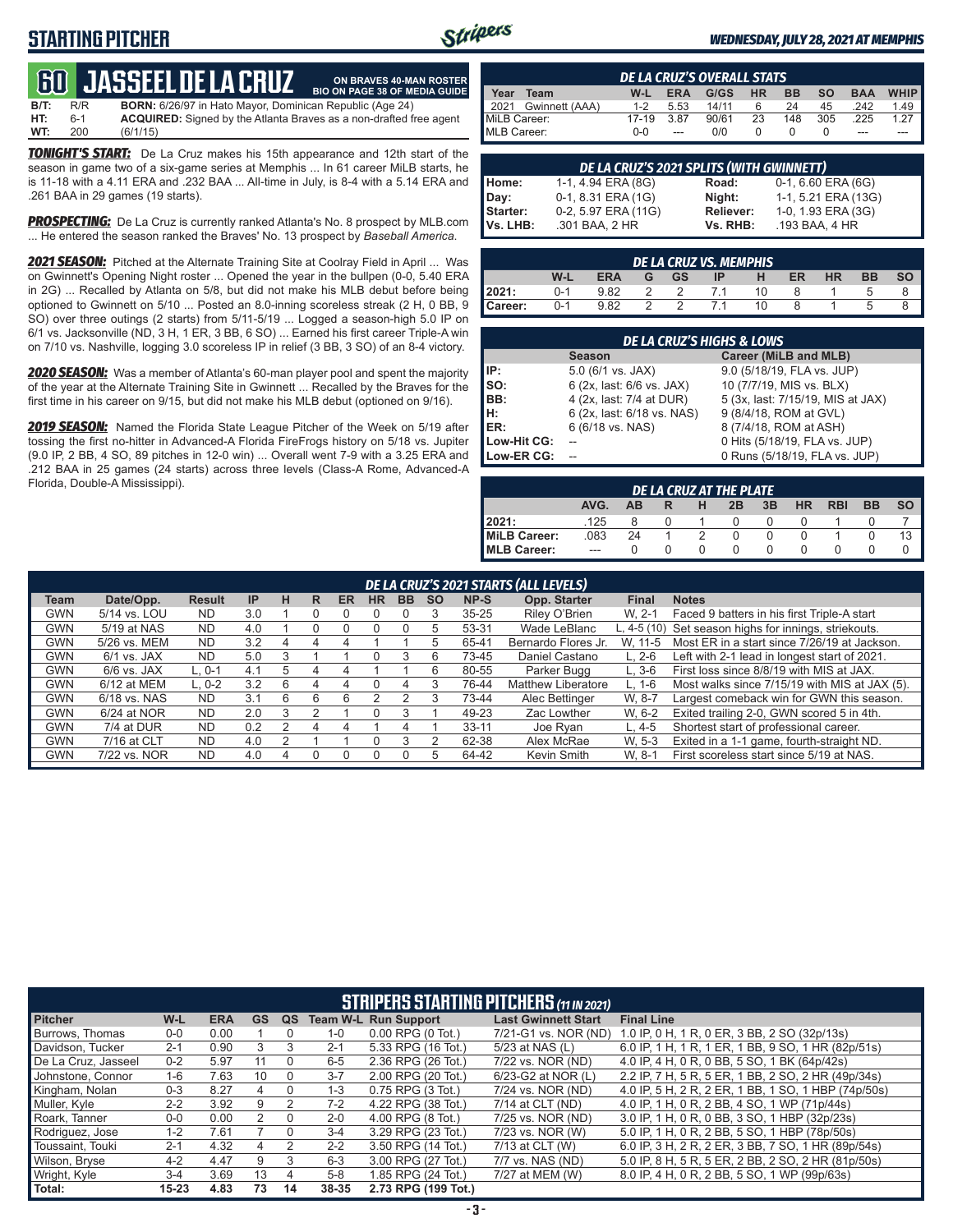### **BULLPEN**



#### *WEDNESDAY, JULY 28, 2021 AT MEMPHIS*

|                   | <b>STRIPERS PITCHING BREAKDOWN</b>                                               |            |                      |     |     |     |           |           |            |  |  |  |  |  |
|-------------------|----------------------------------------------------------------------------------|------------|----------------------|-----|-----|-----|-----------|-----------|------------|--|--|--|--|--|
|                   | W-L                                                                              | <b>ERA</b> | IP                   | R   | ER. | HR. | <b>BB</b> | <b>SO</b> | <b>BAA</b> |  |  |  |  |  |
| Starters:         | $15 - 23$                                                                        | 4.83       | 311.0                | 176 | 167 | 46  | 129       | -316      | .256       |  |  |  |  |  |
| <b>Relievers:</b> |                                                                                  |            | 23-12 3.47 319.1 137 |     | 123 | 38  |           | 119 372   | .225       |  |  |  |  |  |
| Total:            |                                                                                  |            | 38-35 4.14 630.1 313 |     | 290 | 84  | 248       | 688       | .241       |  |  |  |  |  |
|                   | <b>Saves/Opp:</b> 12/23 (52.2%) <b>Holds:</b> 26 <b>IR/Scored:</b> 53/21 (39.6%) |            |                      |     |     |     |           |           |            |  |  |  |  |  |

|            | <b>PITCHING BY MONTH</b>                                                                |      |       |     |     |    |    |     |      |  |  |  |  |  |  |
|------------|-----------------------------------------------------------------------------------------|------|-------|-----|-----|----|----|-----|------|--|--|--|--|--|--|
|            | <b>HR</b><br>W-L<br><b>BB</b><br><b>SO</b><br><b>ERA</b><br><b>BAA</b><br>ER<br>IP<br>R |      |       |     |     |    |    |     |      |  |  |  |  |  |  |
| May:       | $14 - 10$                                                                               | 3.50 | 211.0 | 90  | 82  | 28 | 65 | 240 | .222 |  |  |  |  |  |  |
| June:      | $9 - 16$                                                                                | 4.55 | 213.2 | 115 | 108 | 26 | 94 | 223 | .263 |  |  |  |  |  |  |
| July:      | $15-9$                                                                                  | 4.38 | 205.2 | 108 | 100 | 30 | 89 | 225 | .237 |  |  |  |  |  |  |
| August:    |                                                                                         |      |       |     |     |    |    |     |      |  |  |  |  |  |  |
| September: |                                                                                         |      |       |     |     |    |    |     |      |  |  |  |  |  |  |

| RELIEF SUMMARY (CURRENT STRIPERS ONLY, GWINNETT STATS ONLY) |         |            |    |           |            |        |              |                    |                                                         |                         |
|-------------------------------------------------------------|---------|------------|----|-----------|------------|--------|--------------|--------------------|---------------------------------------------------------|-------------------------|
| <b>Pitcher</b>                                              | W-L     | <b>ERA</b> | G  | <b>GF</b> | <b>HLD</b> | SV/OPP | <b>IR/RS</b> | <b>Last Outing</b> | <b>Last Final Line</b>                                  | <b>Scoreless Streak</b> |
| Arano, Victor                                               | $0 - 1$ | 3.86       | 18 | b         | 3          | 1/3    | 2/0          | 7/25 vs. NOR       | 1.0 IP, 0 H, 0 R, 0 BB, 3 SO (11p/9s)                   | 2G (2.0 IP)             |
| Biddle, Jesse (L)                                           | $0 - 1$ | 2.30       | 16 |           |            | 0/1    | 7/3          | 7/25 vs. NOR       | 1.0 IP, 2 H, 0 R, 1 BB, 2 SO (28p/15s)                  | 1G (1.0 IP)             |
| Bradford, Chasen                                            | $3-0$   | 3.78       | 22 | 3         | 5          | 0/1    | 2/2          | 7/23 vs. NOR       | 2.0 IP, 1 H, 1 R, 0 ER, 0 BB, 4 SO, 1 WP (31p/22s)      | $-3G$                   |
| Burrows, Thomas (L)                                         | $2 - 0$ | 3.08       | 19 |           |            | 0/0    | 15/6         | 7/17 at CLT        | 1.2 IP, 1 H, 1 R, 1 ER, 2 BB, 3 SO (31p/18s)            | $-1G$                   |
| De La Cruz, Jasseel                                         | $1 - 0$ | .93        |    |           |            | 0/0    | 0/0          | 7/10 vs. NAS       | 3.0 IP, 0 H, 0 R, 3 BB, 3 SO (49p/28s)                  | 2G (4.0 IP)             |
| Flaa, Jay                                                   | $0 - 1$ | 6.23       |    | 5         | 2          | 1/1    | 2/0          | 7/25 vs. NOR       | 1.0 IP, 0 H, 0 R, 0 BB, 0 SO (13p/7s)                   | 1G (1.0 IP)             |
| Horacek, Mitch (L)                                          | $1 - 2$ | 5.54       |    |           |            | 0/0    | 3/3          | 7/23 vs. NOR       | 1.2 IP, 1 H, 2 R, 2 ER, 1 BB, 1 SO, 1 HR (29p/16s)      | $-1G$                   |
| Johnstone, Connor                                           | $2 - 0$ | 1.76       |    |           |            | 0/0    | 5/3          | 7/25 vs. NOR       | Win, 2.0 IP, 3 H, 1 R, 1 ER, 0 BB, 1 SO, 1 HR (25p/17s) | $-2G$                   |
| Kelley, Trevor                                              | $1 - 2$ | .99        | 19 |           |            | 0/1    | 4/1          | 7/24 vs. NOR       | Win, 2.0 IP, 0 H, 0 R, 0 BB, 4 SO (29p/18s)             | 5G (6.0 IP)             |
| Lee, Dylan (L)                                              | $3-0$   | 2.17       | 20 |           | 3          | 0/1    | 3/0          | 7/24 vs. NOR       | Hold, 1.0 IP, 0 H, 0 R, 1 BB, 2 SO, 1 WP (18p/10s)      | 3G (4.0 IP)             |
| Lopez, Yoan                                                 | $3-2$   | 4.02       | 16 | 5         |            | 0/1    | 2/2          | 7/25 vs. NOR       | 1.0 IP, 1 H, 0 R, 0 BB, 0 SO (11p/7s)                   | 3G (3.0 IP)             |
| Minter, A.J. (L)                                            | $0 - 0$ | 0.00       | 3  | 3         |            | 3/3    | 0/0          | 7/27 at MEM        | Save, 1.0 IP, 0 H, 0 R, 1 BB, 1 SO, 1 WP (22p/11s)      | 3G (3.0 IP)             |
| Roark, Tanner                                               | $2 - 1$ | 3.16       | 13 |           |            | 1/2    | 0/0          | 7/22 vs. NOR       | Win, 2.0 IP, 1 H, 0 R, 0 BB, 2 SO (23p/16s)             | 1G (2.0 IP)             |
| Rodriguez, Jose                                             | $0 - 0$ | 3.60       |    |           |            | 0/0    | 0/0          | 5/26 vs. MEM       | 1.0 IP, 2 H, 1 R, 1 ER, 0 BB, 1 SO, 1 HR (13p/10s)      | $-2G$                   |
| Webb, Jacob                                                 | $0 - 1$ | 2.93       | 15 | 13        |            | 3/3    | 0/0          | 7/24 vs. NOR       | Hold, 1.0 IP, 1 H, 0 R, 0 BB, 3 SO (21p/15s)            | 3G (3.0 IP)             |

| <b>SCORELESS INNINGS STREAKS (10-PLUS INNINGS)</b> |           |                    |                       |  |  |  |  |
|----------------------------------------------------|-----------|--------------------|-----------------------|--|--|--|--|
| <b>Pitcher</b>                                     | Length    | <b>Dates</b>       | <b>Stats</b>          |  |  |  |  |
| Bradford, C.                                       | $16.0$ IP | 5/7-6/13 (10G)     | 1-0, 6 H, 3 BB, 12 SO |  |  |  |  |
| Wright, K                                          | $12.0$ IP | $5/25 - 6/5$ (3GS) | 1-0, 11 H, 3 BB, 8 SO |  |  |  |  |
| Roark, T.                                          | $11.0$ IP | $6/4 - 6/20$ (5G)  | 1-0, 8 H, 4 BB, 11 SO |  |  |  |  |

## **54 VICTOR ARANO** *- RHP - 26 YRS - COSAMALOAPAN, MEXICO*

- **• 2021 with GWN: 5/14 vs. LOU:** Earned GWN's first save of 2021 (1.0 IP, 1 H). **• 2021 with ATL:** Recalled on 5/8, but did not pitch ... Optioned on 5/10 ... DFA'd and outrighted to Gwinnett on 6/6.
- **• Spring Training:** 0-1, 34.71 ERA, .538 BAA, 1 SV in 3G with Atlanta.
- **• 2020:** Was a member of Philadelphia's 60-man player pool, but spent the entire year at the Alternate Site in Lehigh Valley ... DFA'd by the Phillies on 1/18.
- **• 2019:** Limited to just 6G with Triple-A Lehigh Valley (2-0, 0.00 ERA in 3G) and Philadelphia (1-0, 3.86 ERA in 3G) ... Was on injured list from 4/20-end of season (right elbow inflammation).
- **• Acquired:** Claimed off waivers from Philadelphia (1/22/21) ... Originally signed by the Los Angeles Dodgers as a non-drafted free agent (4/4/13).
- **• MLB Career:** 3-2, 2.65 ERA, .224 BAA, 3 SV in 73G with Philadelphia (2017-19).

### **48 JESSE BIDDLE** *- LHP - 29 YRS - PHILADELPHIA, PA*

- **• 2021 with GWN: 5/22-6/13:** Posted a 1.50 ERA (1 ER in 6.0 IP) over 6G ... **6/23- 7/17:** Had a 0.00 ERA (0 ER in 5.1 IP) and .211 BAA (4 H, 3 BB, 12 SO) over 6G. **• 2021 with ATL:** Had his contract selected on 4/17, pitched in 8G with the Braves
- (0-0, 8.44 ERA, 10 ER in 10.2 IP) ... DFA'd on 5/17, outrighted to Gwinnett on 5/19. **• Spring Training:** 0-0, 3.00 ERA, .257 BAA, 2 SV in 9G with Cincinnati ... Released
- on 3/26 after re-signing as MiLB FA on 12/11/20. **• 2020:** Opened the year at Cincinnati's Alternate Training Site ... Contract selected on 8/25 (0-0, 0.00 ERA, 0 ER in 0.2 IP in 1G) ... Placed on 10-day injured list on
- 8/29 (left shoulder impingement) and missed the remainder of the year. **• Acquired:** MiLB FA (4/2/21) ... Originally Philadelphia's 1st-round pick (27th overall) in 2010 out of Germantown Friends High School (Philadelphia, PA).
- **• MLB Career:** 6-2, 5.07 ERA, .261 BAA, 1 SV in 99G with ATL (2018-19, 2021), SEA (2019), TEX (2019), CIN (2020).

### **28 CHASEN BRADFORD** *- RHP - 31 YRS - LAS VEGAS, NV*

- **• 2021 with GWN:** All 3 of his wins have been 2.0-IP outings: 5/15 vs. LOU (1 H, 0 R, 2 SO), 6/16 vs. NAS (3 H, 1 ER, 3 SO), and 6/24 at NOR (0 H, 0 R, 1 BB, 3 SO) ... **5/7-6/13:** Posted team-best 16.0-IP scoreless streak over 10G (6 H, 3 BB, 12 SO).
- **• 2020:** Re-signed by Seattle to an MiLB deal on 1/15, but was not included on the Mariners' 60-man player pool ... Did not play.
- **• 2019:** Split time between Seattle (0-0, 4.86 ERA, 1 SV in 12G) and Triple-A Tacoma (0-0, 6.75 ERA, 1 SV in 5G).
- **• Acquired:** MiLB FA (3/15/21) ... Originally the New York Mets' 35th round pick in 2011 out of the University of Central Florida.
- **• MLB Career:** 7-0, 3.89 ERA, .253 BAA, 1 SV in 86G with NYM, SEA (2017-19).

|                | PITCHER AWARDS & HONORS             |                         |
|----------------|-------------------------------------|-------------------------|
| <b>Pitcher</b> | <b>Award/Date</b>                   | <b>Stats</b>            |
| Wilson, B.     | AAA East Pitcher of Week (6/28-7/4) | 0-0, 7.0 IP, 0 ER, 7 SO |

### **49 THOMAS BURROWS** *- LHP - 26 YRS - FLORENCE, AL*

- **• 2021 with GWN: 5/26 vs. MEM:** Earned his first win (1.0 IP, 0 H, 0 R, 2 SO) ... **6/20-7/2:** Struck out 12 over 7.0 scoreless IP (3 H, 1 BB) in 5G ... **7/15 at CLT:** Improved to 2-0 (1.0 IP, 0 H, 0 R, 0 BB, 1 SO) in 11-10 win ... **7/21-G2 vs. NOR:** Made the first start of his pro career (ND, 1.0 IP, 0 H, 1 R, 0 ER, 3 BB, 2 SO).
- **• MLB.com Prospect Rankings:** #20 (Braves Top 30).
- **• Spring Training:** 0-1, 6.75 ERA, .222 BAA, 0 SV in 4G with Atlanta.
- **• 2020:** Was an NRI to Spring Training, but not included on 60-man player pool.
- **• 2019:** Went 2-4 with a 4.42 ERA, .221 BAA, and 7 saves (7-for-9) in 43G between Double-A Mississippi and Gwinnett ... Stranded 16 of 17 inherited runners with the Stripers (94.1%) ... Won Atlanta's Bill Lucas Award for community service.
- **• Acquired:** Via trade with Seattle (1/11/17) ... Originally the Mariners' 4th-round pick in 2016 out of the University of Alabama.

### **45 JAY FLAA** *- RHP - 29 YRS - BISMARCK, ND*

- **• 2021 with GWN: 5/13-6/24:** Did not allow an ER over his first 10G (1 R in 11.0 IP, 7 H, 9 BB, 15 SO, .171 BAA) ... **7/18 at CLT:** Earned his first save with GWN, tossing 1.0 IP (1 H, 1 ER, 0 BB, 2 SO) in a come-from-behind 13-12 victory.
- **• 2021 with ATL:** From 5/23-5/30, went 0-0 with a 27.00 ERA (4 ER in 1.1 IP) in 1G Outrighted to Gwinnett on 7/13.
- **• 2021 with BAL:** Selected by Baltimore on 4/26 and made his MLB debut on 4/27 vs. the NY Yankees (1.1 IP, 2 BB, 1 SO, struck out Aaron Judge) ... Optioned on 4/28, appeared in 1G with Triple-A Norfolk (0-0, 16.20) ... DFA'd on 5/8.
- **• Spring Training:** 0-0, 3.38 ERA, .200 BAA, 0 SV in 3G with Baltimore.
- **• 2020:** Was not on Baltimore's 60-man player pool, did not play.
- **• 2019:** Went 2-5 with a 4.69 ERA, .256 BAA, and 5 SV in 40G (3 starts) between Double-A Bowie and Norfolk (2-3, 5.24 ERA, 4 SV in 29G during Triple-A debut).
- **• Acquired:** Claimed off waivers from Baltimore (5/11/21) ... Originally the Orioles' 6th-round pick in 2015 out of North Dakota State University (Fargo, ND).
- **• MLB Career:** 0-0, 13.50 ERA, .300 BAA in 2G with Baltimore, Atlanta (2021).

### **59 MITCH HORACEK** *- LHP - 29 YRS - LITTLETON, CO*

- **• 2021 Season:** Opened the year with GWN, going 1-2 with a 4.76 ERA and .250 BAA in 10G ... Was on the Development List from 5/25-5/30 and 6/2-6/15 ... Transferred to Advanced-A Rome on 7/9 and went 1-0 with a 2.25 ERA and .167 BAA in 4G ... Rejoined the Stripers on 7/20.
- **• Spring Training:** Did not pitch in Atlanta's MLB camp.
- **• 2020:** Signed with Minnesota, but was not on the Twins' 60-man player pool.
- **• 2019:** Pitched for both Double-A Hartford (4-0, 2.48 ERA in 34G) and Triple-A
- Albuquerque (1-1, 18.75 ERA in 12G) in the Colorado Rockies organization. **• Acquired:** MiLB FA (3/25/21) ... Originally Baltimore's 9th-round pick in 2013 out of Dartmouth College (Hanover, NH).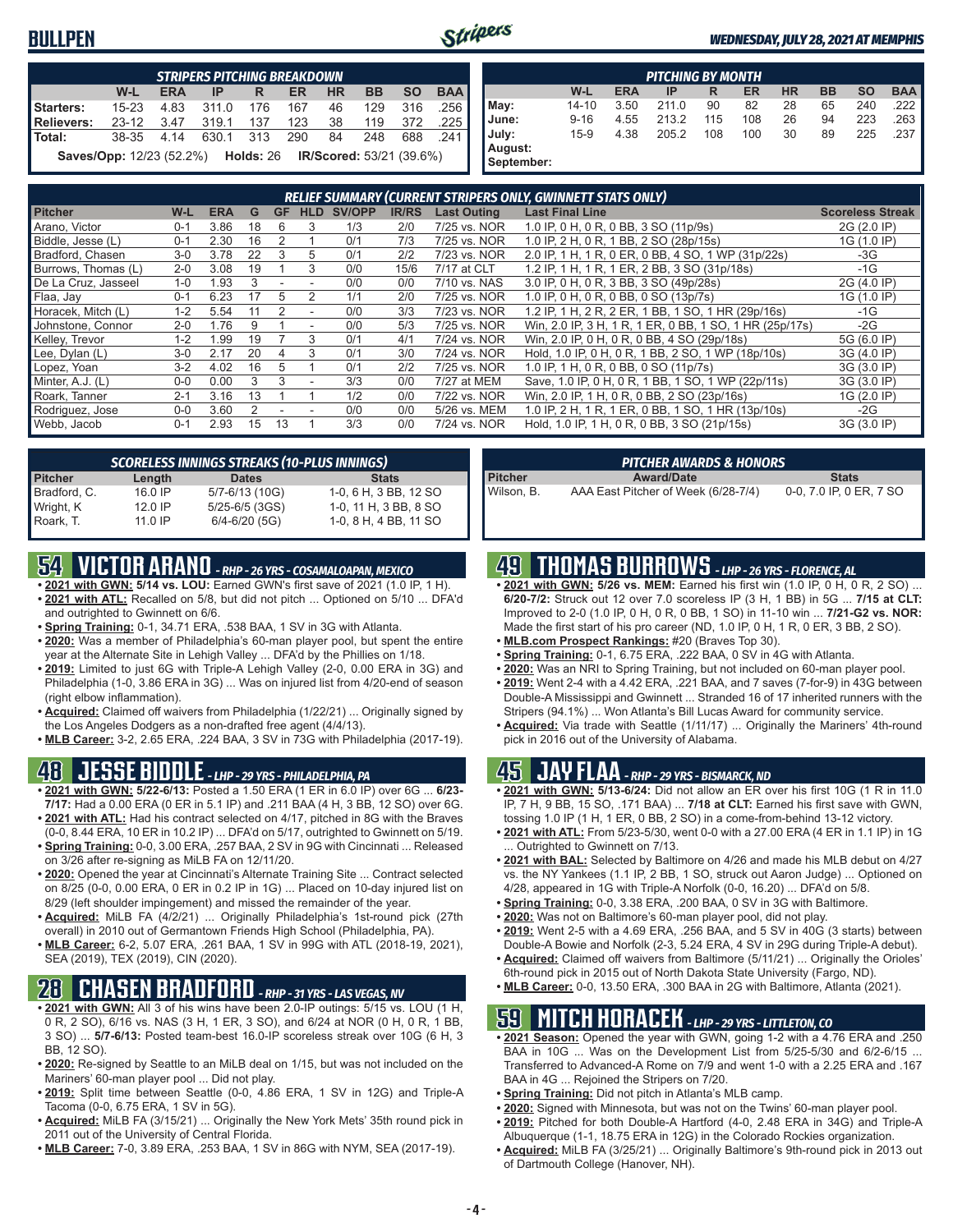## **51 CONNOR JOHNSTONE** *- RHP - 26 YRS - SAN DIEGO, CA*

- **• 2021 with GWN: Is 2-0 with a 1.76 ERA and .135 BAA in 9G in relief (1-6, 7.63 ERA, .320 BAA in 10 starts)** ... **5/4-5/8:** Threw 8.0 scoreless IP over his first 2 outings, including a 5.0-inning spot start (win, 1 H, 0 BB, 5 SO) on 5/8 at CLT.
- **• Spring Training:** 0-1, 4.76 ERA, .273 BAA, 1 SV in 6G with Atlanta.
- **• 2020:** Was an NRI to Braves Spring Training, but not on 60-man player pool. **• 2019:** With Double-A Mississippi and Gwinnett, went 7-4 with a 4.24 ERA, .296
- BAA, and 1 SV in 35G (7 starts) ... His 7 wins ranked T-8th in the Braves org.
- **• Acquired:** Braves 21st-round pick in 2017 out of Wake Forest University. **• Local Product:** Played baseball at Roswell High School (Roswell, GA).

## **43 TREVOR KELLEY** *- RHP - 27 YRS - PROVIDENCE, RI*

- **• 2021 with GWN: Is 1-0 with a 0.00 ERA (0 ER in 6.0 IP) and .053 BAA (1 H, 3 BB, 11 SO) over his last 5G since 7/11** ... **5/12-6/27:** Allowed runs in just 2 of 13G for a 1.72 ERA (3 ER in 15.2 IP, 13 H, 6 BB, 15 SO, .241 BAA).
- **• Spring Training:** Did not pitch in Chicago Cubs' MLB camp ... Released on 4/23. **• 2020:** Pitched in 4G with Philadelphia, going 0-0 with a 10.80 ERA ... Outrighted on 8/14 and spent the rest of the season at the Phillies Alternate Site.
- **• 2019:** In 52G with Triple-A Pawtucket, went 5-5 with a 1.79 ERA, .216 BAA, and 12 SV ... Was an International League Midseason and Postseason All-Star and a *Baseball America* Triple-A All-Star ... Led IL in appearances and was T-1st in saves ... Made MLB debut on 7/2 at Toronto and logged 10G with Boston (0-3, 8.64 ERA).
- **• Acquired:** MiLB FA (4/28/21) ... Originally Boston's 36th-round pick in 2015 out of the University of North Carolina at Chapel Hill.
- **• MLB Career:** 0-3, 9.26 ERA, .347 BAA, 0 SV in 14G with BOS (2019), PHI (2020).

## **58 DYLAN LEE** *- LHP - 26 YRS - DINUBA, CA*

- **• 2021 with GWN: 5/4 at CLT:** Earned the win in his Stripers' debut (2.0 IP, 1 H, 1 R, 0 ER, 0 BB, 3 SO in 10-9 win in 12 innings) ... **6/11 at MEM:** Recorded his first pro hit, a double (1-for-2, R) ... **5/26-7/9:** Had a 1.65 ERA (3 ER in 16.1 IP, 9 H, 2 BB, 12 SO) and .161 BAA over 12G.
- **• Spring Training:** 0-0, 0.00 ERA, 0 SV in 2G with Miami ... Released on 3/29.
- **• 2020:** Was a non-roster invite to Marlins Spring Training, but was not on Miami's 60-man player pool ... Did not play.
- **• 2019:** Logged 45G between Double-A Jacksonville (0-3, 1.91 ERA, .176 BAA, 13 SV in 32G) and Triple-A New Orleans (1-3, 4.71 ERA, .329 BAA, 0 SV in 13G).
- **• Acquired:** MiLB FA (4/15/21) ... Originally Miami's 10th-round pick in 2016 out of Cal State Fresno (Fresno, CA).

## **55 YOAN LOPEZ** *- RHP - 28 YRS - NUEVA GERONA, CUBA*

- **• 2021 with GWN:** Has a pair of wins in extra innings, 6/9-G2 at MEM (1.0 IP, 1 H, 0 R in 3-1 win in 8 innings) and 6/18 vs. NAS (1.0 IP, 2 H, 1 R, 0 ER, 1 SO in 8-7 win in 10 innings).
- **• 2021 with ARI:** Began the season on Arizona's Opening Day roster ... In 2 stints, went 0-0 with a 6.57 ERA (9 ER in 12.1 IP) and 0 SV (0-for-3) in 13G ... DFA'd on 5/20, traded to Atlanta on 5/22 and optioned to Gwinnett.
- **• Spring Training:** 1-0, 4.91 ERA, .214 BAA, 0 SV in 8G with Arizona.
- **• 2020:** In 20G with Arizona, went 0-1 with a 5.95 ERA, .269 BAA, and 2 holds.
- **• 2019:** Set MLB career highs in G (70) and holds (21), going 2-7 with a 3.41 ERA, .232 BAA, and 1 SV (1-for-4) with the D-backs.
- **• Acquired:** Via trade with Arizona in exchange for CF Deivi Estrada (5/22/21) ... Originally signed by the D-backs as a NDFA out of Cuba (1/16/15).
- **• MLB Career:** 2-8, 4.25 ERA, .252 BAA, 1 SV in 113G with Arizona (2018-21).

### **33 A.J. MINTER** *- LHP - 27 YRS - TYLER, TX*

- **• 2021 with GWN:** Optioned on 7/18 ... **Is 3-for-3 in save chances over 3G since joining the Stripers (3.0 IP, 0 H, 0 R, 2 BB, 3 SO)**.
- **• Gwinnett Career:** Has logged 40G in 3 seasons (2017, 2019, 2021), going 3-4 with a 3.73 ERA, 1.32 WHIP, .247 BAA, and 8 saves.
- **• 2021 with ATL:** In 42 relief appearances, is 1-4 with a 4.86 ERA (18 ER in 33.1 IP) and .264 BAA ... Had a 6.23 ERA over 7G in July before being optioned.
- **• Spring Training:** 0-0, 4.91 ERA, .344 BAA, 1 SV in 8G with Atlanta.
- **• 2020:** Posted a career-low 0.83 ERA in 22 relief outings with Atlanta, going 1-1 with a .200 BAA over 21.2 IP ... Made 5 appearances in the Postseason (1-0, 3.00 ERA, .182 BAA), including a spot start in Game 5 of the NLCS vs. the LA Dodgers (3.0 IP, 1 H, 0 R, 0 BB, 7 SO in ND, Braves lost 7-3).
- **• Acquired:** Braves' CB-B pick (75th overall) in 2015 out of Texas A&M.
- **• MLB Career:** 9-13, 3.92 ERA, .251 BAA, 20 SV in 181G with Atlanta (2017-21) ... Pitched in the 2018 and 2020 Postseasons (1-0, 2.25 ERA in 7G, 1 start).

## **57 TANNER ROARK** *- RHP - 34 YRS - WILMINGTON, IL*

- **• 2021 with GWN: 6/10 at MEM:** Tossed 2.0 innings in relief (1 H, 0 R, 1 BB, 1 SO) for first win ... **6/4-6/20:** Pitched 11.0 scoreless innings over 5G (8 H, 4 BB, 11 SO, .205 BAA) ... **7/13 at CLT:** Notched his first save since 2015 with Washington (2.0 IP, 3 H, 1 ER, 0 BB, 2 SO in 5-3 win) ... **In 2 spot starts (7/17 at CLT, 7/25 vs. NOR), is 0-0 with a 0.00 ERA (0 ER in 5.0 IP, 1 H, 2 HB, 2 BB, 6 SO)**.
- **• 2021 with ATL:** Contract selected on 6/24, but did not pitch before being optioned back to Gwinnett on 6/27.
- **• 2021 with TOR:** Was on Toronto's Opening Day roster, went 0-1 with a 6.43 ERA in 3G (1 start) ... Released by the Blue Jays on 5/3.
- **• Spring Training:** 2-1, 8.44 ERA, .295 BAA in 4 starts with Toronto.
- **• 2020:** Made 11 starts with the Blue Jays, going 2-3 with a 6.80 ERA and .309 BAA.
- **• 2019:** Went 10-10 with a 4.35 ERA and .275 BAA in 31 starts with CIN and OAK.
- **• Acquired:** MiLB FA (5/10/21) ... Originally Texas's 25th-round pick in 2008 out of the University of Illinois at Urbana-Champaign.
- **• MLB Career:** 76-68, 3.85 ERA, .254 BAA, 1 SV in 227G (184 starts) with WSH, CIN, OAK, TOR (2013-21) ... Pitched in 2014 and 2016 Postseasons with Nationals (0-1, 3.86 ERA in 3G, 1 start).

## **71 JACOB WEBB** *- RHP - 27 YRS - RIVERSIDE, CA*

- **• 2021 with GWN: Is 3-for-3 in save chances despite posting a 6.00 ERA (2 ER in 3.0 IP, 4 H, 0 BB, 4 SO, 1 HB) in those outings** ... **5/26-6/9:** Struck out 5 over 5.0 IP (0 R, 2 H, 0 BB) in 5G.
- **• 2021 with ATL:** Recalled 4 times (4/7, 4/10, 6/5, 6/17) ... In 17G with the Braves, is 1-2 with a 5.29 ERA (10 ER in 17.0 IP) and a .324 BAA.
- **• Spring Training:** 1-0, 2.57 ERA, .222 BAA, 2 HLD in 7G with Atlanta ... Optioned to the Alternate Training Site in Gwinnett on 3/25.
- **• 2020:** Assigned to the Alternate Training Site on 7/19, but missed over a month with a right shoulder strain (placed on 60-day injured list on 7/20) ... Activated on 9/8 and went 0-0 with a 0.00 ERA (0 ER in 10.0 IP) and .200 BAA in 8G ... Made his MLB Postseason debut, going 0-0 with a 9.00 ERA (3 ER in 3.0 IP) in 3G.
- **• 2019:** Made his MLB debut with Atlanta, going 4-0 with a 1.39 ERA (5 ER in 32.1 IP), .205 BAA, 9 holds, and 2 saves (2-for-4) in 36G ... Also logged 10G with Gwinnett (0-1, 6.97 ERA, .225 BAA, 1 SV).
- **• Acquired:** Braves' 18th-round pick in 2014 out of Tabor College (Hillsboro, KS).
- **• MLB Career:** 5-2, 2.28 ERA, .243 BAA, 2 SV in 61G with Atlanta (2019-21).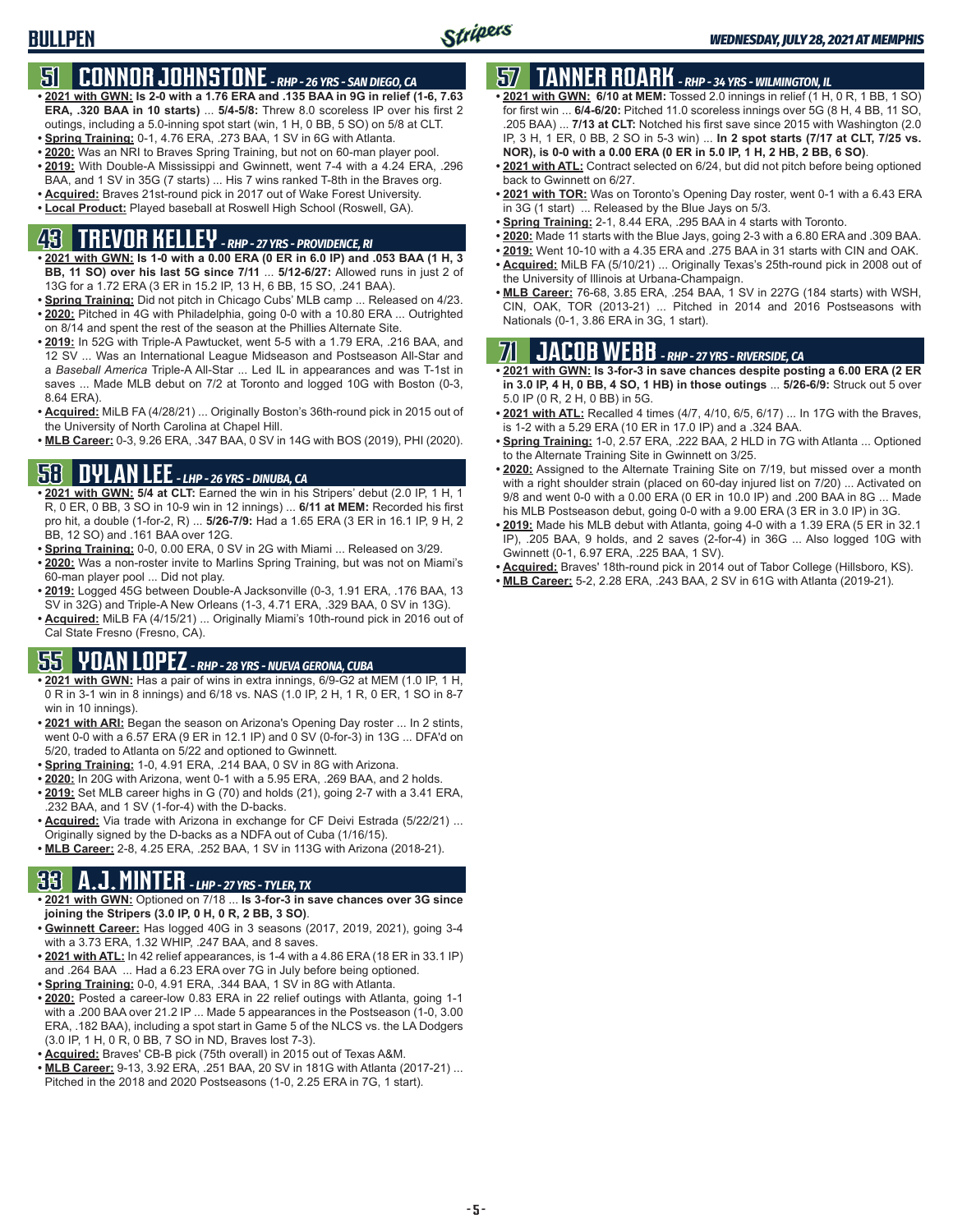#### Stripers **OFFENSE** *WEDNESDAY, JULY 28, 2021 AT MEMPHIS TOTAL:* .250, 96 HR, .769 OPS *RISP:* .269, 29 HR, .829 OPS *RUNS/INNING: 1 2 3 4 5 6 7 8 9 X TOT Vs. LHP:* .250, 38 HR, .791 OPS *RISP/2O:* .253, 15 HR, .809 OPS **Stripers:** 58 40 35 41 44 36 48 43 31 11 387 *Vs. RHP:* .250, 58 HR, .758 OPS *LOADED:* **Opponents:** 45 40 42 34 23 42 33 24 18 12 313

|                |                          |                |                          |           |                          |                          |                | <b>HOME RUNS</b> |                                              |                          | <b>MULTI-GAMES</b>       |           |
|----------------|--------------------------|----------------|--------------------------|-----------|--------------------------|--------------------------|----------------|------------------|----------------------------------------------|--------------------------|--------------------------|-----------|
| Player         | 1 <sub>R</sub>           | 2R             | 3R                       | <b>GS</b> | Tot.                     | Off LH                   | Off RH         | <b>Team W-L</b>  | Last HR with Gwinnett (Regular Season)       | Hit                      | <b>RBI</b>               | <b>HR</b> |
| <b>Almonte</b> |                          |                |                          |           | 3                        |                          |                | $3-0$            | 5/30/21 vs. MEM, 1R (RH Connor Jones)        | 8                        | 5                        |           |
| Arcia          | 10                       | 3              |                          | ٠         | 13                       | 6                        |                | $7 - 4$          | 7/3/21 at DUR, 1R/Leadoff (RH Shane Baz)     | 16                       | 8                        |           |
| Brugman        |                          |                |                          |           |                          |                          |                | $0 - 0$          |                                              |                          |                          |           |
| Camargo        | 4                        | 3              |                          |           | 8                        | 4                        | 4              | $4 - 3$          | 7/18/21 at CLT, 2R (LH Jace Fry)             | 18                       | 6                        | 1         |
| Casteel        |                          | 2              |                          |           | 3                        | $\overline{2}$           |                | $2 - 1$          | 6/24/21 at NOR, GS (LH Zac Lowther)          | 5                        | 5                        |           |
| Contreras      | 4                        | $\overline{2}$ |                          |           | ⇁                        |                          | 6              | $7-0$            | 7/25/21 vs. NOR, 2R (RH Diogenes Almengo)    | 5                        | 5                        |           |
| Demeritte      |                          | 2              |                          | 3         | 12                       | 6                        | 6              | $11 - 1$         | 7/27/21 at MEM, 1R (LH Tyler Webb)           | 10                       | 8                        |           |
| Ervin          | 3                        | $\overline{2}$ |                          |           | 6                        |                          | $\overline{2}$ | $4 - 2$          | 7/14/21 at CLT, 1R (LH Hunter Schryver)      | 5                        | $\overline{ }$           |           |
| Goins          |                          |                | ٠                        | ۰         | $\overline{2}$           |                          |                | $1 - 1$          | 7/4/21 at DUR, 2R (RH Joe Ryan)              | 12                       | 6                        |           |
| Gore           |                          |                |                          |           |                          |                          |                | $0 - 0$          |                                              | 3                        | ٠                        |           |
| Heredia        | $\overline{\phantom{0}}$ | ۰              | ۰                        | ۰         | $\overline{\phantom{a}}$ | $\overline{\phantom{a}}$ |                | $0 - 0$          | ---                                          | $\overline{\phantom{a}}$ | $\overline{\phantom{a}}$ | ٠         |
| Inciarte       |                          |                |                          |           |                          |                          |                | $0 - 0$          |                                              |                          |                          |           |
| Jackson        | 3                        | 3              |                          | 2         | 9                        | 6                        | 3              | $5 - 1$          | 7/15/21 at CLT, GS (LH Nik Turley)           | 10                       | 9                        | 2         |
| Kazmar Jr.     | 4                        | 2              |                          | ٠         | $\overline{ }$           | $\overline{2}$           | 5              | $4 - 3$          | 7/22/21 vs. NOR, 1R (RH Eric Hanhold)        | 6                        | 5                        |           |
| Kipnis         | $\overline{2}$           | 2              |                          | ٠         | 5                        |                          | 5              | $4 - 1$          | 7/14/21 at CLT, 1R (RH Ofreidy Gomez)        | 10                       | $\overline{7}$           |           |
| Lucroy         |                          |                |                          |           | $\overline{2}$           |                          | $\overline{2}$ | $1 - 1$          | 6/10/21 at MEM, 3R (RH Grant Black)          | $\overline{4}$           | 3                        |           |
| Martinez       |                          |                |                          |           |                          |                          |                | $0 - 0$          |                                              | $\overline{2}$           |                          |           |
| Morales        |                          |                |                          | ۰         |                          |                          |                | $1 - 0$          | 5/7/21 at CLT, 3R (RH Joe De Carlo)          |                          |                          |           |
| Pache          | 4                        |                |                          |           | 5                        | $\overline{2}$           | 3              | $3 - 1$          | 7/21/21-G2 vs. NOR, 1R (RH Claudio Custodio) | 8                        | 5                        |           |
| Sanchez        |                          |                |                          | ٠         | $\overline{2}$           |                          | $\overline{2}$ | $2 - 0$          | 7/22/21 vs. NOR, 1R (RH Eric Hanhold)        | $\overline{4}$           | 3                        |           |
| Snider         | $\overline{2}$           |                |                          |           | 3                        |                          | 3              | $3-0$            | 7/15/21 at CLT, 2R (RH Connor Sadzeck)       | 3                        | $\overline{2}$           |           |
| Unroe          |                          |                | $\overline{\phantom{a}}$ | ۰         | ۰                        |                          |                | $0 - 0$          | 7/19/19 vs. ROC, 1R (RH Drew Hutchison)      |                          | ۰                        |           |
| <b>Waters</b>  | 4                        | 2              | 2                        |           | 8                        | 4                        | 4              | $4 - 3$          | 7/24/21 vs. NOR, 1R (RH Eric Hanhold)        | 16                       | 6                        | 4         |
| Total:         | 52                       | 26             | 11                       | 7         | 96                       |                          |                |                  |                                              |                          |                          |           |

|                                                           |            |    |    |                | <b>HOME RUN VARIANTS</b> |                                   |           |            |            |            |            |                     |                | <b>PINCH HITTERS</b> |                                        |              |                                        |                |
|-----------------------------------------------------------|------------|----|----|----------------|--------------------------|-----------------------------------|-----------|------------|------------|------------|------------|---------------------|----------------|----------------------|----------------------------------------|--------------|----------------------------------------|----------------|
| Back-to-Back Homers (2x):                                 |            |    |    |                |                          |                                   |           |            |            |            | Player     | AVG.                | AB             | н                    | 2B                                     | 3B           | <b>HR</b>                              | <b>RBI</b>     |
| Almonte (GS) / Snider, 5/7 at CLT (1st Inning)            |            |    |    |                |                          |                                   |           |            |            |            | Almonte    | 1.000               |                |                      | $\Omega$                               |              | 0                                      | $\overline{2}$ |
| Jackson (2R) / Contreras, 7/14 at CLT (1st Inning)        |            |    |    |                |                          |                                   |           |            |            |            | Arcia      | ---                 | $\Omega$       | $\overline{0}$       | $\Omega$                               | $\Omega$     | $\mathbf 0$                            | 0              |
|                                                           |            |    |    |                |                          |                                   |           |            |            |            | Casteel    | .150                | 20             | 3                    |                                        | $\Omega$     |                                        | 4              |
| Back-to-Back-to-Back Homers (1x):                         |            |    |    |                |                          |                                   |           |            |            |            | Demeritte  | .400                | 5              | $\overline{2}$       |                                        | $\mathbf{0}$ | $\overline{1}$                         | 1              |
| Arcia (2R) / Camargo / Demeritte, 5/8 at CLT (6th Inning) |            |    |    |                |                          |                                   |           |            |            |            | Ervin      | .286                | 7              | $\overline{2}$       | $\Omega$                               | $\Omega$     |                                        | 3              |
|                                                           |            |    |    |                |                          |                                   |           |            |            |            | Goins      | .000                | $\overline{2}$ | $\Omega$             | $\Omega$                               | $\Omega$     | $\mathbf 0$                            | 0              |
| Pinch-Hit Homers (3x):                                    |            |    |    |                |                          |                                   |           |            |            |            | Gore       | .200                | 5              |                      | $\Omega$                               | $\Omega$     | $\mathbf 0$                            | 0              |
| Demeritte (1R), 5/12 vs. LOU (7th Inning)                 |            |    |    |                |                          |                                   |           |            |            |            | Kazmar Jr. | .000                | $\overline{7}$ | 0                    | $\Omega$                               | $\Omega$     | $\mathbf 0$                            | 0              |
| Casteel (2R), 6/3 vs. JAX (7th Inning)                    |            |    |    |                |                          |                                   |           |            |            |            | Lee        | .000                |                | $\Omega$             | $\Omega$                               | $\Omega$     | $\Omega$                               | 0              |
| Ervin (2R), 7/7 vs. NAS (6th Inning)                      |            |    |    |                |                          |                                   |           |            |            |            | Lucrov     | .000                | 3              | $\Omega$             | $\Omega$                               | $\Omega$     | $\Omega$                               | 0              |
| Leadoff (Game) Homers (3x):                               |            |    |    |                |                          |                                   |           |            |            |            | Morales    | .000                | $\overline{2}$ | $\Omega$             | $\Omega$                               | $\Omega$     | $\Omega$                               | 0              |
| Waters (2x), 5/19 at NAS, 7/22 vs. NOR                    |            |    |    |                |                          |                                   |           |            |            |            | Pache      | ---                 | $\mathbf 0$    | $\Omega$             | $\Omega$                               | $\Omega$     | $\mathbf 0$                            | 0              |
| Arcia (1x), 7/3 at DUR                                    |            |    |    |                |                          |                                   |           |            |            |            | Sanchez    | .000                | 6              | 0                    | $\Omega$                               | $\Omega$     | $\mathbf 0$                            | 0              |
|                                                           |            |    |    |                |                          |                                   |           |            |            |            | Snider     | .077                | 13             |                      | $\Omega$                               | $\Omega$     | $\Omega$                               | $\Omega$       |
| Walk-Off Homers (1x):                                     |            |    |    |                |                          |                                   |           |            |            |            | Unroe      | .000                | $\overline{4}$ | $\overline{0}$       | $\Omega$                               | 0            | 0                                      | 0              |
| Arcia (Solo), 5/16 vs. LOU (9th Inning)                   |            |    |    |                |                          |                                   |           |            |            |            | Totals:    | .132                | 76             | 10                   | $\overline{2}$                         | $\mathbf 0$  | 3                                      | 10             |
|                                                           |            |    |    |                |                          | <b>STRIPERS BATTING BY MONTH</b>  |           |            |            |            |            |                     |                |                      | <b>HITTING STREAKS (10-PLUS GAMES)</b> |              |                                        |                |
|                                                           | <b>AVG</b> | G  | 2B | 3B             | <b>HR</b>                | <b>RBI</b>                        | <b>SB</b> | <b>OBP</b> | <b>SLG</b> | <b>OPS</b> | Player     | <b>Length/Dates</b> |                |                      |                                        | <b>Stats</b> |                                        |                |
| May:                                                      | .254       | 24 | 43 | 2              | 36                       | 138                               | 24        | .366       | .445       | .811       | Arcia      | 13G (5/4-5/18)      |                |                      |                                        |              | .393 (22-56), 4 2B, 7 HR, 17 R, 12 RBI |                |
| June:                                                     | .227       | 25 | 36 | 3              | 21                       | 88                                | 23        | .308       | .357       | .665       |            |                     |                |                      |                                        |              |                                        |                |
|                                                           |            | 24 |    |                |                          |                                   |           |            |            |            | Contreras  | 13G (7/10-Current)  |                |                      |                                        |              | .385 (20-52), 5 2B, 7 HR, 14 R, 20 RBI |                |
| July:                                                     | .270       |    | 46 | $\overline{2}$ | 39                       | 138                               | 21        | .352       | .479       | .830       | Demeritte  | 10G (6/2-7/21)      |                |                      |                                        |              | .372 (16-43). 2 2B. 3 HR. 10 R. 8 RBI  |                |
| August:                                                   |            |    |    |                |                          |                                   |           |            |            |            |            |                     |                |                      |                                        |              |                                        |                |
| September:                                                |            |    |    |                |                          |                                   |           |            |            |            |            |                     |                |                      |                                        |              |                                        |                |
|                                                           |            |    |    |                |                          |                                   |           |            |            |            |            |                     |                |                      | <b>ON-BASE STREAKS (15-PLUS GAMES)</b> |              |                                        |                |
|                                                           |            |    |    |                |                          | <b>HITTER AWARDS &amp; HONORS</b> |           |            |            |            | Player     | <b>Length/Dates</b> |                |                      |                                        | <b>Stats</b> |                                        |                |

| <b>HITTER AWARDS &amp; HONORS</b> |                                                                             |                                           |  |  |  |  |
|-----------------------------------|-----------------------------------------------------------------------------|-------------------------------------------|--|--|--|--|
| <b>Player</b>                     | <b>Award/Date</b>                                                           | <b>Stats</b>                              |  |  |  |  |
| Waters<br>Contreras               | Sirius XM All-Star Futures Game (7/11)<br>AAA East Player of Week (7/13-18) | Game: 1-1, BB<br>.462, 3 2B, 3 HR, 12 RBI |  |  |  |  |

|         |                     | <b>ON-BASE STREAKS (15-PLUS GAMES)</b> |
|---------|---------------------|----------------------------------------|
| Player  | <b>Length/Dates</b> | <b>Stats</b>                           |
| Camargo | 18G (6/18-7/8)      | .303 (20-66), 6 2B, 2 HR, 7 RBI, 7 BB  |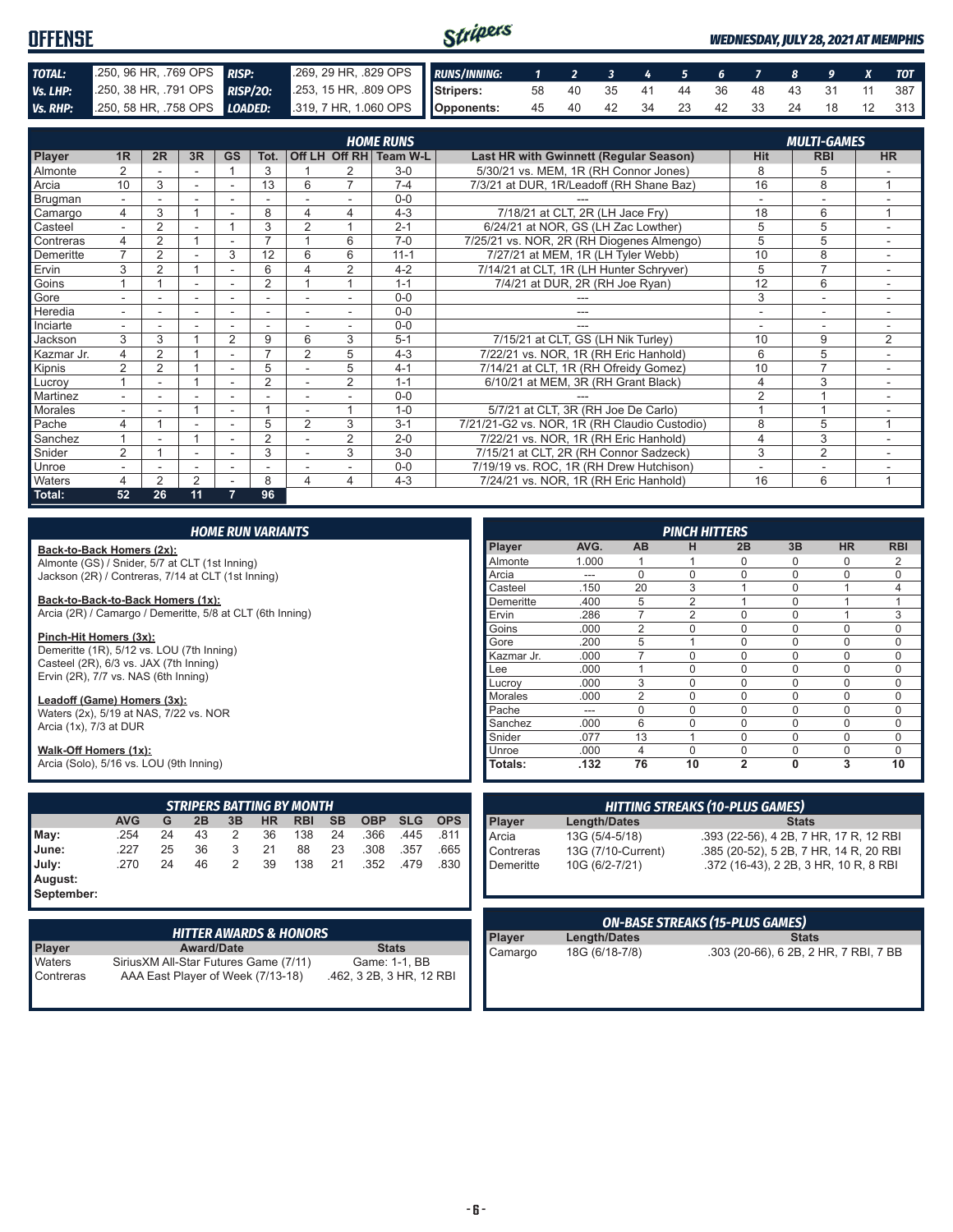# **17 JOHAN CAMARGO** *- INF - 27 YRS - PANAMA CITY, PANAMA*

*SEASON WITH GWN:*.316, 8 HR, 27 RBI, 0 SB, .913 OPS *HIT STREAK:* 2G (2-8)

*7/27 at MEM:* 1-4, 2B *SERIES:* .250 (1-4), 2B

**BATTER BIOS**

- **• Leaderboard:** Entering 7/28, ranks among Triple-A East top 10 in OBP (4th, .403), R (T-5th, 43), AVG (6th, .316), and H (T-9th, 65).
- **• 2021 with GWN: Ranks 3rd in batting in Triple-A East since 6/10, hitting .346 (47-for-136, 11 2B, 1 3B, 5 HR, 25 R, 17 RBI, .959 OPS)** ... **5/4-5/22:** Hit safely in each of his first 9G (.364, 2 2B, 3 HR, 13 R, 8 RBI) ... **5/8 at CLT:** Notched his first career multi-HR game (2-for-4, 2 HR, 2 RBI) ... **6/5 vs. JAX:** Started 5-4-3 triple play, Gwinnett's first since 5/28/19 at TOL ... **6/10 at MEM:** Homered for first time since 5/8 (2-run, #4) in 4-for-5, 2-RBI effort ... **6/18-7/8:** Posted a team-best 18G on-base streak (.303, 20-for-66, 6 2B, 2 HR, 9 R, 7 RBI, 7 BB, .387 OBP) ... **7/18 at CLT:** Hit a 2-out, 2-run HR (#8) in 9th for a 12-11 lead (GWN had trailed 11-3).
- **• Gwinnett Career:** Has hits in 83 of 110G (75.5%) since 2017, batting .331 (141 for-426, 31 2B, 2 3B, 17 HR, 76 R, 69 RBI, 1 SB, .932 OPS).
- **• 2021 with ATL:** In 6 stints with the Braves, batting .000 (0-for-16, 1 R) in 15G.
- **• Spring Training:** .186, 2 2B, 1 HR, 4 R, 3 RBI in 18G with Atlanta.
- **• 2020:** Made Braves' Opening Day roster and batted .200 (8 2B, 4 HR, 16 R, 9 RBI) in 35G ... Added to the NLCS roster in place of injured Adam Duvall prior to Game 2 and played in 4G (.250, 2-for-8, 1 2B, 1 RBI).
- **• Acquired:** NDFA (7/2/10) out of Panama City, Panama.
- **• MLB Career:** .257, 68 2B, 4 3B, 34 HR, 144 RBI, 2 SB in 364G with Atlanta (2017- 21) ... Played in 2018 and 2020 Postseasons (.087, 1 2B, 1 RBI in 8G).

### **9 RYAN CASTEEL** *- 1B/C - 30 YRS - CHATTANOOGA, TN*

*SEASON WITH GWN:*.242, 3 HR, 17 RBI, 0 SB, .726 OPS *HIT STREAK:* 1G (1-3) *7/27 at MEM:*1-3 *SERIES:* .333 (1-3)

- **• 2021 with GWN: 5/15-5/18:** Had 6 RBI in 3G span, including 5/15 vs. LOU (1 for-2, GW 3-run 2B, 3 RBI) and 5/16 vs. LOU (1-for-3, HR, 2 RBI) ... **6/2 vs. JAX:** Notched pinch-hit 2-run 2B ... **6/3 vs. JAX:** Hit pinch-hit 2-run HR (#2) ... **6/24 at NOR:** Crushed game-winning grand slam (#3) in 6-2 victory (1-for-4, 4 RBI), his 2nd career slam (first since 7/20/13 with Adv-A Modesto).
- **• Spring Training:** Did not play in Atlanta's MLB camp.
- **• 2020:** Was not on the Braves' 60-man player pool ... Did not play.
- **• 2019:** Played 118G with Double-A Mississippi, batting .263 (21 2B, 2 3B, 21 HR, 73 RBI, .811 OPS) ... Ranked 2nd in the Southern League in homers and RBI, 3rd in slugging (.477) ... Was his 2nd career 20-homer season (hit 22 in 2013).
- **• Acquired:** MiLB FA (3/14/21) ... Originally Colorado's 17th-round pick in 2010 out of Cleveland State Community College (Cleveland, TN).

## **24 WILLIAM CONTRERAS** *- C - 23 YRS - PUERTO CABELLO, VZ*

*SEASON WITH GWN:*.368, 7 HR, 20 RBI, 0 SB, 1.253 OPS *HIT STREAK:* 13G (20-52) *7/27 at MEM:* 1-4 *SERIES:* .250 (1-4)

- **• 2021 with GWN: Enters play riding 13G hitting streak, tied for GWN's longest this year (.385, 20-for-52, 5 2B, 7 HR, 14 R, 20 RBI, 1.333 OPS)** ... Has hit safely in 14 of 15G during his Triple-A debut (.368, 21-for-57, 5 2B, 7 HR, 15 R, 20 RBI, 1.253 OPS) ... Named Triple-A East Player of the Week for 7/13-7/18 (.462, 12-for-26, 3 2B, 3 HR, 7 R, 12 RBI, 1.440 OPS).
- **• 2021 with ATL:** On the Braves' Opening Day roster ... Hit .204 (3 2B, 1 3B, 7 HR, 16 R, 21 RBI, .666 OPS) in 44G through 7/6 ... Optioned on 7/7.
- **• Spring Training:** .350, 3 2B, 1 HR, 5 R, 7 RBI in 17G with Atlanta.
- **• 2020:** Spent most of the year at the Alternate Training Site at Coolray Field ... Recalled by Atlanta for his MLB debut on 7/24 ... Hit .400 (4-for-10, 1 2B, 1 RBI) in 4G before being optioned on 7/29.
- **• Bloodlines:** Older brother is Chicago Cubs' C Willson Contreras.
- **• Acquired:** NDFA (2/1/15) out of Puerto Cabello, Venezuela.
- **• MLB Career:** .217, 4 2B, 1 3B, 7 HR, 22 RBI, 0 SB in 48G with Atlanta (2020-21).

### **12 TRAVIS DEMERITTE** *- OF - 26 YRS - NEW YORK, NY*

*SEASON WITH GWN:*.325, 12 HR, 32 RBI, 5 SB, 1.150 OPS *HIT STREAK:* 4G (5-15) *7/27 at MEM:*1-4, HR, R, RBI *SERIES:* .250 (1-4), HR, RBI

- **• 2021 with GWN: In 10G in July, batting .359 (14-for-39, 1 2B, 6 HR, 13 R, 17 RBI, 4 SB, 1.265 OPS)** ... **Has 3 grand slams in his last 8G (7/17 at CLT, 7/23 vs. NOR, 7/25 vs. NOR** (6 career GS, 4 with GWN) ... **5/4 at CLT:** Tallied 5 RBI (3-for-6, HR) to set GWN Opening Night record ... **6/2-7/21:** Posted 10G hitting streak (.372, 16-for-43, 2 2B, 3 HR, 10 R, 8 RBI, 1.041 OPS) ... **6/10-7/10:** Was on the IL ... **7/18 at CLT:** Notched season-high 4 hits (4-for-5, 3 R, 2 RBI, SB) ... **7/27 at MEM:** Homered for 3rd straight game, GW solo blast (#12) in 1-0 win.
- **• Gwinnett Career:** In 133G since 2019, batting .296 (135-for-456, 38 2B, 2 3B, 32 HR, 99 R, 105 RBI, 9 SB, .997 OPS) with the Stripers.
- **• Spring Training:** .133, 0 HR, 3 RBI, 1 SB, .467 OPS in 14G with Atlanta.
- **• 2020:** Hit .172 with 1 2B, 4 RBI in 18G with Detroit ... DFA'd on 2/5/21.
- **• 2019:** Made his Triple-A debut with Gwinnett and was an IL All-Star (.286, 20 HR, 73 RBI, .944 OPS in 96G) ... Has 1 of the 9 20-HR seasons in GWN history ... Traded to Detroit on 7/31, made his MLB debut (.225, 3 HR, 10 RBI in 48G).
- **• Acquired:** Off Waivers from Detroit (2/12/21) ... Originally Texas' 1st-round pick (30th overall) in 2013 out of Winder-Barrow High School (Winder, GA).
- **• MLB Career:** .217, 8 2B, 2 3B, 3 HR, 14 RBI, 3 SB with Detroit (2019-20).

## **18 PHILLIP ERVIN** *- OF - 28 YRS - MOBILE, AL*

*SEASON WITH GWN:*.193, 6 HR, 22 RBI, 10 SB, .662 OPS *HIT STREAK:* 1G (1-3) *7/27 at MEM:*DNP *SERIES:* .--- (0-0)

- **• 2021 with GWN: 6/2 vs. JAX:** Hit decisive 3-run HR (#1) and tallied season-high 4 RBI (1-for-4, R) ... **6/13 at MEM:** Belted game-tying 2-run HR (#2) with 2 outs in the 9th of an eventual 7-6 loss (1-for-3, 1 R, 2 RBI) ... **7/7 vs. NAS:** Clubbed game-tying 2-run pinch-hit HR (#5, 1-for-1, 2 RBI).
- **• Spring Training:** .276, 0 HR, 2 RBI, 1 SB, .647 OPS in 18G with Atlanta ... DFA'd on 3/28, outrighted to the Alternate Training Site on 4/3.
- **• 2020:** Between Cincinnati and Seattle, hit .149 with 3 2B, 4 RBI, 1 SB in 37G ... DFA'd by the Reds (8/28), Mariners (12/16), and Chicago Cubs (2/20/21).
- **• Acquired:** Off waivers from the Chicago Cubs (2/22/21) ... Originally Cincinnati's 1st-round pick (27th overall) in 2013 out of Samford University (Homewood, AL).
- **• MLB Career:** .247, 26 2B, 8 3B, 17 HR, 68 RBI, 15 SB in 237G with CIN, SEA (2017-20) ... Talled 7 of his 8 career triples in 2019 (ranked 7th in NL).

## **5 TERRANCE GORE** *- OF - 30 YRS - MACON, GA*

|                      | <b>SEASON WITH GWN: .267, 0 HR, 0 RBI, 13 SB, .754 OPS</b> | <b>HIT STREAK: <math>-3G(0-8)</math></b> |
|----------------------|------------------------------------------------------------|------------------------------------------|
| $7/27$ at MEM: $DNP$ |                                                            | <b>SERIES:</b> $--- (0-0)$               |

- **• Leaderboard:** Entering 7/28, ranks among Triple-A East top 10 in SB (T-8th, 13). **• 2021 with GWN:** Is 13-for-15 (86.7%) in stolen base attempts over 27G, has a pair of 2-steal games (5/18 at NAS, 6/18 vs. NAS) ... **6/9-G2 at MEM:** Stole 3rd and scored winning run in 8th inning of 3-1 victory ... **7/10 vs. NAS:** Notched seasonhigh 3 hits (3-for-3, 2B, R).
- **• Spring Training:** Did not play in Atlanta's MLB camp.
- **• 2020:** Logged 2G in his lone season with the Los Angeles Dodgers (0 PA).
- **• Acquired:** MiLB FA (2/18/21) ... Originally Kansas City's 20th-round pick in 2011 out of Gulf Coast Community College (Panama City, FL).
- **• MLB Career:** .224, 2 2B, 1 3B, 0 HR, 1 RBI, 40 SB in 102G with KC, CHC, LAD (2014-20) ... Played in the Postseason with KC (2014-15) and CHC (2018), going 0-for-2 with 3 R, 5 SB ... Won World Series with the Royals in 2015.

## **56 ALEX JACKSON** *- C - 25 YRS - SAN DIEGO, CA*

*SEASON WITH GWN:*.282, 9 HR, 33 RBI, 1 SB, 1.009 OPS *HIT STREAK:* 2G (4-5) *7/27 at MEM:*DNP *SERIES:* .--- (0-0)

- **• 2021 with GWN: Has 19 XBH (9 2B, 1 3B, 9 HR) in 25G since 5/27 (.305, 29-for-95, 19 R, 33 RBI, 1.085 OPS)** ... **5/27 vs. MEM:** Set career highs in HR (3) and RBI (7) in 4-for-4 effort ... **6/9-G1 at MEM:** Belted GW 3-run HR (#5) in 5-4 win ... **7/2 at DUR:** Notched 7th career multi-HR game with GWN (2-for-5, 2 HR, 3 RBI) . **7/17 at CLT:** Tied GWN's single-game doubles record (3-for-5, 3 3B, 4 RBI).
- **• Gwinnett Career:** Of his 121 career hits with the Stripers, 72 (59.5%) have gone for extra bases (29 2B, 3 3B, 40 HR) ... Has an .852 OPS in 148G.
- **• 2021 with Atlanta:** Made the Braves' Opening Day roster for the first time in his career ... Hit .043 (1-for-23, 2 R) in 10G ... Placed on the 10-day IL on 5/2 (strained left hamstring) ... Moved to the 60-day IL on 6/24 ... Assigned to rehab with GWN twice (on 5/21 and 6/30) ... Activated/optioned to GWN on 7/21.
- **• Spring Training:** .194, 2 2B, 2 HR, 8 RBI, .716 OPS in 14G with Atlanta.
- **• 2020:** Spent most of the year at the Alternate Training Site in Gwinnett ... In 5G with Atlanta, batted .286 (2-for-7, 1 2B).
- **• Acquired:** Via trade with Seattle in exchange for RHP Max Povse and RHP Rob Whalen (11/28/16) ... Originally the Mariners' 1st-round pick (6th overall) in 2014 out of Rancho Bernardo High School (San Diego, CA).
- **• MLB Career:** .070, 1 2B, 2 R, 0 RBI in 19G with Atlanta (2019-21).

## **4 SEAN KAZMAR JR.** *- INF - 36 YRS - VALDOSTA, GA*

*SEASON WITH GWN:*.211, 7 HR, 21 RBI, 3 SB, .660 OPS *HIT STREAK:* 1G (1-4)

- *7/27 at MEM:*1-4 *SERIES:* .250 (1-4) **• 1,000 Hits:** Needs 2 hits to reach 1,000 for his Triple-A career (998 in 1,102G).
- **• 600 Club:** His 654 hits with GWN are 2nd in ATL Triple-A history (3 behind Larry Whisenton's record of 657) ... Is one of 5 in RICH/GWN history with 600 hits.
- **• Gwinnett Career:** Batting .265 (654-for-2471, 134 2B, 12 3B, 44 HR, 298 R, 291 RBI, 26 SB) in 720G over 8 seasons ... Leads in career G, AB, H, TB (944), 2B, R, RBI ... Ranks 2nd in career 3B (12) ... Ranks 3rd in career HR (44).
- **• 2021 with GWN: 5/25 vs. MEM:** Lined a walk-off single in the 9th for a 2-1 win, his first career walk-off RBI with GWN ... **7/8-G1 vs. NAS:** Passed Joey Terdoslavich for 3rd on GWN career HR list (#42, 1-for-3, 2 RBI) ... **7/22 vs. NOR:** Passed Damon Hollins for 2nd on ATL Triple-A hits list (#649, 2-for-3, HR, 2 RBI).
- **• 2021 with ATL:** Contract selected on 4/17, has spent 2 stints with Atlanta (4/17- 4/23, 5/4-5/7), going 0-for-2 ... Pinch hit on 4/17 at the Chicago Cubs, marking his first MLB appearance in 4,589 days since 9/23/08 with San Diego ... The last player with a bigger gap between MLB appearances was Ralph Winegarner (13 years, 14 days between 6/23/36 with CLE and 7/7/49 with STL).
- **• Spring Training:** .409, 3 HR, 9 RBI, 0 SB, 1.415 OPS in 25G with Atlanta.
- **• Acquired:** MiLB FA (12/7/20) ... Originally San Diego's 5th-round pick in 2004 out of the College of Southern Nevada.
- **• MLB Career:** .195, 1 2B, 0 3B, 0 HR, 2 RBI in 22G with San Diego (2008) and Atlanta (2021).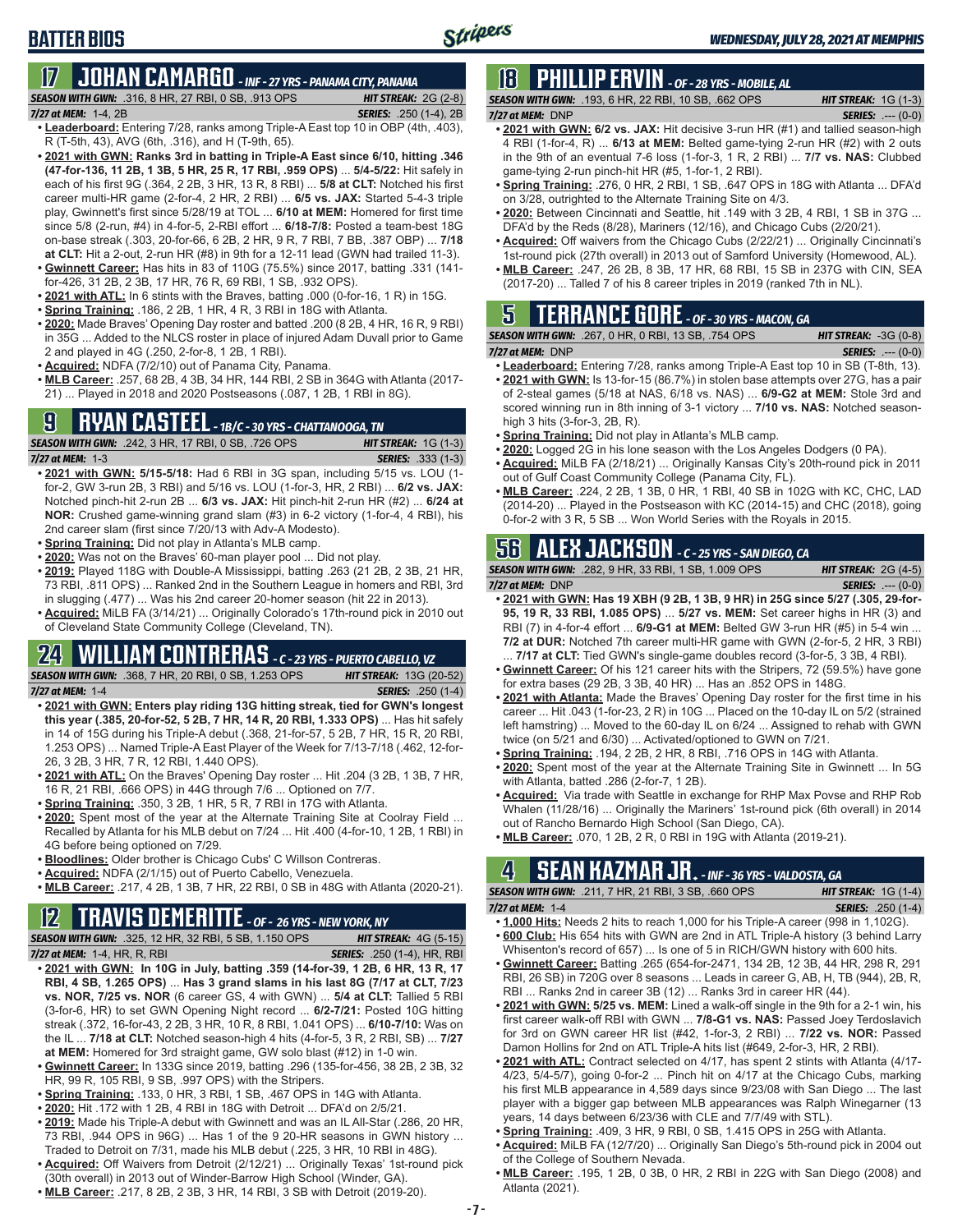## **BATTER BIOS**

## **22 JASON KIPNIS** *- INF - 34 YRS - NORTHBROOK, IL*

*SEASON WITH GWN:*.268, 5 HR, 19 RBI, 0 SB, .828 OPS *HIT STREAK:* -1G (0-1) *7/27 at MEM:*DNP *SERIES:* .--- (0-0)

- **• 2021 with GWN: Has 5 multi-hit efforts in 10G since 7/6, batting .341 (14-for-41, 3 2B, 1 3B, 2 HR, 8 R, 10 RBI)** ... **5/28 vs. MEM:** Belted decisive 3-run HR (#1, 2-for-3, 3 RBI) ... **6/16 at NAS:** Hit game-winning HR (#2), a 2-run shot (2-for-4,, 2 RBI) ... **7/14 at CLT:** Fell a triple shy of the cycle (3-for-5, 2B, HR, 3 R, 2 RBI).
- **• Spring Training:** .241, 1 2B, 1 HR, 2 R, 3 RBI in 12G with Atlanta ... Released on 3/27, re-signed to MiLB deal on 3/29.
- **• 2020:** In his lone season with the Chicago Cubs, hit .237 (8 2B, 1 3B, 3 HR, 16 RBI, 1 SB) in 44G ... Played in 2G during the Postseason (0-for-3, 1 BB, 1 SO) ... Elected Free Agency on 10/28.
- **• Acquired:** MiLB FA (3/29/21) ... Originally Cleveland's 2nd-round pick in 2009 out of Arizona State University (Tempe, AZ).
- **• MLB Career:** .260, 260 2B, 24 3B, 126 HR, 545 RBI, 136 SB in 1,165G with CLE, CHC (2011-20) ... Was 2-time AL All-Star with the Indians (2013, 2015) ... Hit .192 (3 2B, 1 3B, 4 HR, 9 RBI) in 26G during the Postseason with CLE (2013, 2016-18) and CHC (2020).

### **20 JONATHAN MORALES** *- C - 26 YRS - ARROYO, PUERTO RICO*

*SEASON WITH GWN:*.145, 1 HR, 7 RBI, 0 SB, .360 OPS *HIT STREAK:* 1G (1-4)

#### *7/27 at MEM:*DNP *SERIES:* .--- (0-0)

- **• 2021 with GWN: 5/7 at CLT:** Tied his single-game career high with 5 RBI, going 2-for-6 with a 3-run HR (#1) in the 9th.
- **• Spring Training:** .250, 0 HR, 1 RBI, 0 SB, 1.200 OPS in 12G with Atlanta.
- **• 2020:** Spent entire year at Braves Alternate Site in Gwinnett (no MLB debut) ... Played for Caguas of the Puerto Rican Winter League (.394, 3 HR, 9 RBI in 13G), earning PWL Postseason All-Star honors.
- **• 2019:** Hit .240 (13 2B, 2 HR, 27 R, 25 RBI) in 80G between Double-A Mississippi and Gwinnett ... Logged 1 game during the IL Playoffs (0-for-1, BB).
- **• Acquired:** Braves' 25th-round pick in 2015 out of Miami-Dade Community College.

## **15 CRISTIAN PACHE** *- OF - 22 YRS - SANTO DOMINGO CENTRO, D.R.*

#### *SEASON WITH GWN:*.240, 5 HR, 20 RBI, 4 SB, .705 OPS *HIT STREAK:* -1G (0-4)

*7/27 at MEM:* 0-4 *SERIES:* .000 (0-4)

- **• MLB.com Prospect Ranks:** #1 (Braves Top 30), #10 (Top 100).
- **• 2021 with GWN: Hitting .293 (17-for-58, 1 2B, 3 HR, 15 R, 10 RBI, 3 SB) in his last 16G since 7/8** ... **5/29-6/1:** Assigned to rehab (right hamstring inflammation), played 1G before being activated/optioned on 6/2 ... **6/5 vs. JAX:** Went 3-for-6 with 2 2B, including game-tying 2-run 2B in 9th ... **6/10 at MEM:** Tallied his first career multi-HR game (3-for-5, 2 HR, 3 R, 4 RBI) ... **6/30 at DUR:** Notched last-AB GWRBI single in 9th for 2-1 win (2-for-3, 2B, RBI) ... **7/21 vs. NOR:** Homered in both games of a DH (#3-4, 2-for-6, 2 R, 2 RBI).
- **• 2021 with ATL:** On Atlanta's Opening Day roster for the first time ... Hit .111 (3 2B, 1 HR, 6 R, 4 RBI) in 22G ... Placed on IL twice, on 4/14 and 5/14 ... Was at the Alternate Training Site from 4/24-4/30.
- **• Spring Training:** .184, 2 2B, 1 3B, 4 R, 3 RBI, 2 SB in 17G with Atlanta.
- **• 2020:** Spent most of the year at the Alternate Training Site ... Made his MLB debut on 8/21 vs. Philadelphia (1-for-4) ... Played just 2G during regular season (.250) ... Also made MLB Postseason debut (.182, 1 2B, 1 HR, 4 R, 4 RBI in 12G).
- **• 2019:** Between Mississippi (104G) and Gwinnett (26G), hit .277 (36 2B, 9 3B, 12 HR, 63 R, 61 RBI, 8 SB, .802 OPS) in 130G ... Named a Southern League Postseason All-Star and MLB All-Star Futures Game participant.
- **• Acquired:** NDFA (7/4/15) out of Santo Domingo Centro, D.R.
- **• MLB Career:** .119, 3 2B, 0 3B, 1 HR, 4 RBI, 0 SB in 24G with Atlanta (2020-21).

#### **2 YOLMER SANCHEZ** *- INF - 29 YRS - MARACAY, VENEZUELA SEASON WITH GWN:*.180, 2 HR, 16 RBI, 4 SB, .533 OPS *HIT STREAK:* 1G (1-3)

#### *7/27 at MEM:*1-3 *SERIES:* .333 (1-3)

- **• 2021 with GWN: 5/7 at CLT:** Went 3-for-5 with 3 runs, 3 RBI and Gwinnett's first triple of the year ... **6/9-G2 at MEM:** Stole home plate as part of a double-steal with Drew Waters, scored tying run in 3-1 win (1-for-2, R, SB) ... **6/16 vs. NAS:** After going 30G without a homer, launched his 1st of the year (3-run, 1-for-2, 3 RBI).
- **• Spring Training:** .190, 0 XBH, 2 RBI, 1 SB, .451 OPS in 15G with Baltimore ... DFA'd on 3/27, released on 3/30.
- **• 2020:** Played 11G with the Chicago White Sox, batting .313 (3 2B, 1 HR, 1 RBI, 1.164 OPS) ... Made his MLB Postseason debut in the ALWCS (1G, no at-bat).
- **• Acquired:** MiLB FA (3/31/21) ... Originally a NDFA with Chi. White Sox (5/29/09).
- **• MLB Career:** .245, 113 2B, 24 3B, 32 HR, 215 RBI, 30 SB in 657G with the Chi. White Sox (2014-20) ... Won an AL Gold Glove in 2019 (.987 FPCT at 2B).

#### **26 TRAVIS SNIDER** *- OF/INF - 33 YRS - KIRKLAND, WA SEASON WITH GWN:*.180, 3 HR, 8 RBI, 1 SB, .633 OPS *HIT STREAK:* -1G (0-3) *7/27 at MEM:* DNP *SERIES:* .--- (0-0)

- **• 2021 with GWN: 5/5-5/9:** Drew 8 walks in his first 3G ... **6/18 vs. NAS:** Homered for the first time since 5/7 at CLT, a solo shot (#2) as part of 6-run comeback in 8-7 win (1-for-3, 2 RBI) ... **7/15 at CLT:** Blasted go-ahead 2-run HR (#3) in 8th of 11-10 win (1-for-4, 2 RBI).
- **• Spring Training:** Did not play in Atlanta's MLB camp.
- **• 2020:** Signed by Miami on 7/24 and reported to the Marlins' Alternate Training Site in Jupiter, FL, but was released on 8/27 and did not reach the Majors.
- **• 2019:** Played for Triple-A Reno in Arizona's system (.294, 22 2B, 4 3B, 11 HR, 41 RBI, 3 SB, .899 OPS in 93G).
- **• Acquired:** MiLB FA (2/26/21) ... Originally Toronto's 1st-round pick (14th overall) in 2006 out of Henry M. Jackson High School (Mill Creek, WA).
- **• MLB Career:** .244, 100 2B, 7 3B, 54 HR, 212 RBI, 22 SB in 630G with TOR, PIT, BAL (2008-15) ... Played for PIT in Postseason from 2013-15 (1-for-4 in 3G).

### **11 Drew WATERS** *- OF - 22 YRS - ATLANTA, GA*

| <b>SEASON WITH GWN:</b> .251, 8 HR, 27 RBI, 16 SB, .773 OPS |        |  |  | <b>HIT STREAK:</b> $-1G(0-4)$ |  |
|-------------------------------------------------------------|--------|--|--|-------------------------------|--|
| 7/27 at MEM: $0-4$                                          |        |  |  | <b>SERIES:</b> .000 (0-4)     |  |
|                                                             | $-1-1$ |  |  |                               |  |

- **• Leaderboard:** Entering 7/28, ranks among Triple-A East top 10 in SB (T-4th, 16), R (T-8th, 41), 2B (T-9th, 15).
- **• MLB.com Prospect Ranks:** #2 (Braves Top 30), #25 (Top 100 Prospects).
- **• 2021 with GWN: In July, tied for Triple-A East lead in XBH (15), batting .298 (25-for-84, 9 2B, 1 3B, 5 HR, 20 R, 17 RBI, 4 SB, .959 OPS)** ... **5/15-6/10:** Hit .316 (25-for-79, 4 2B, 3 HR, 16 R, 9 RBI, 6 SB, .906 OPS) in 21G ... **5/18 at NAS:** Recorded first career multi-HR game (3-for-5, 2 HR, 3 RBI) and became the first GWN player to homer from both sides of the plate since Mel Rojas Jr. (7/7/16 at CLT) ... **5/19 at NAS:** Fell a triple shy of the cycle in first 4-hit game at Triple-A (4-for-5, 2B, HR, 2 R, 2 RBI, 2 SB) ... **6/9-G2 at MEM:** Lined RBI single in 8th (2 for-3, R, RBI) for last-at-bat 3-1 win ... **7/2-7/18:** Posted 13G on-base streak (.357, 20-for-56, 8 2B, 1 3B, 2 HR, 14 R, 10 RBI, 4 SB).
- **• Futures Game:** Played for the NL Team in the 2021 SiriusXM All-Star Futures Game on 7/11 at Coors Field (1-for-1, BB) ... Was the 7th active Gwinnett player selected to the game (1st since RHP Touki Toussaint in 2018).
- **• Spring Training:** .500, 1 2B, 0 HR, 2 RBI, 1 SB in 4G with Atlanta.
- **• 2020:** Spent entire year at Braves Alternate Site in Gwinnett (no MLB debut).
- **• 2019:** Hit .309 (40 2B, 9 3B, 7 HR, 80 R, 52 RBI, 16 SB) in 134G with Double-A Mississippi and Gwinnett ... Won Southern League Batting Title (.319, best in MIS history) and Most Valuable Player (1st in MIS history) ... Ranked among MiLB top 5 in doubles (T-3rd, 40) and hits (5th, 163).
- **• Acquired:** Braves' 2nd-round pick in 2017 out of Etowah High School (Woodstock, GA) ... Named Gatorade Georgia Baseball Player of the Year in 2017.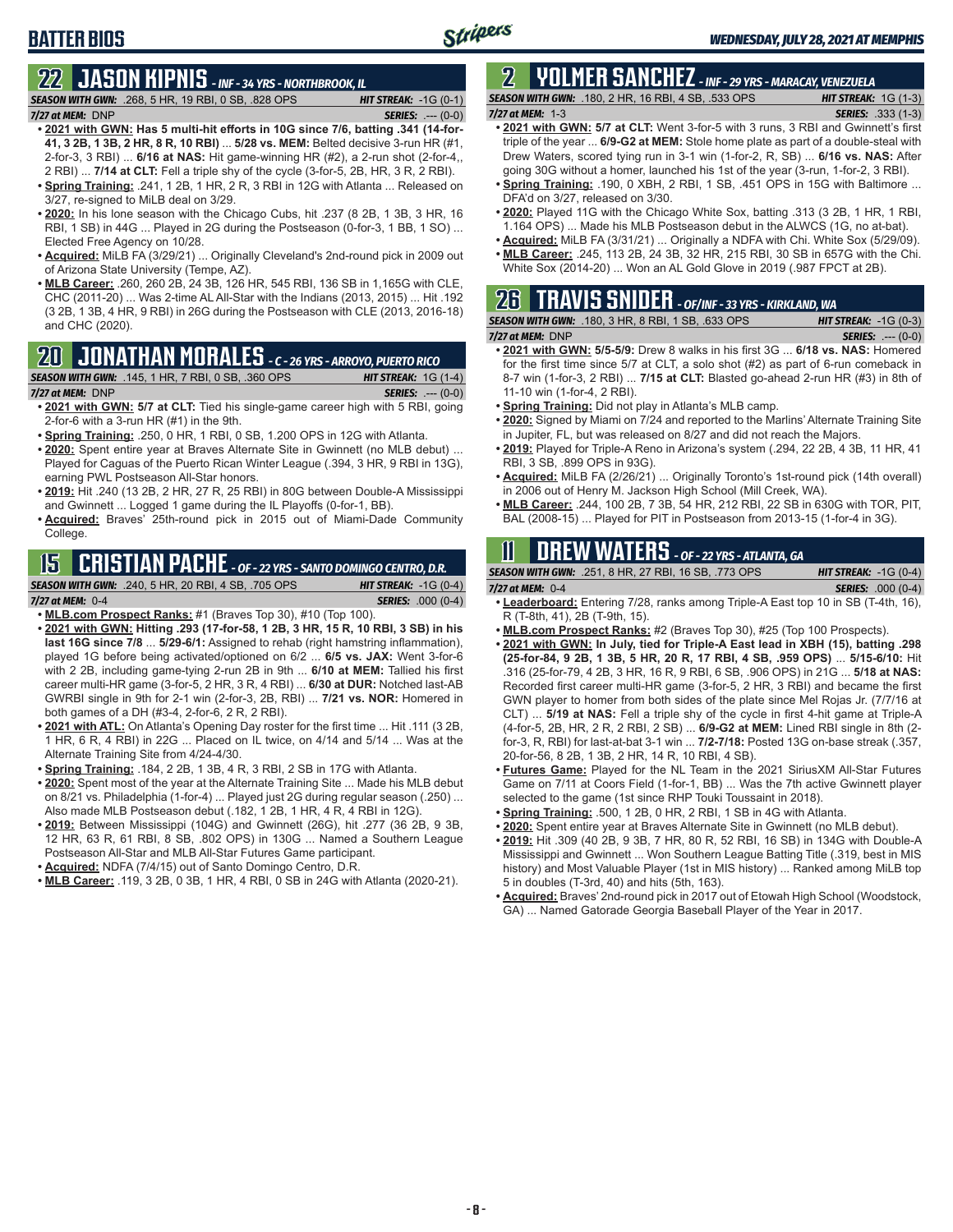### **SEASON SUMMARY**



#### **TEAM HIGHS & LOWS**

| <b>OFFENSE:</b>  |  |
|------------------|--|
|                  |  |
|                  |  |
|                  |  |
|                  |  |
|                  |  |
|                  |  |
|                  |  |
|                  |  |
|                  |  |
|                  |  |
|                  |  |
|                  |  |
|                  |  |
|                  |  |
|                  |  |
|                  |  |
|                  |  |
| <b>PITCHING:</b> |  |
|                  |  |
|                  |  |
|                  |  |

Most Runs Allowed, Game ......................................................12 (7/18 at Charlotte) Fewest Runs Allowed, Game ...................................... 0 (6x, last: 7/27 at Memphis) Most Hits Allowed, Game ...........................................16 (2x, last: 7/7 vs. Nashville) Fewest Hits Allowed, Game ................................................ 1 (7/8-G2 vs. Nashville) Most Home Runs Allowed, Game .............................................6 (7/18 at Charlotte) Most Hit Batsmen, Game ..........................................................3 (6/11 at Memphis) Most Wild Pitches, Game ............................................ 3 (4x, last: 7/15 at Charlotte)

Most Double Plays Turned, Game .............................. 3 (5x, last: 7/16 at Charlotte) Most Triple Plays Turned, Game .......................................... 1 (6/5 vs. Jacksonville) Most Errors, Game ..................................................................3 (5/15 vs. Louisville) Most Stolen Bases Allowed, Game ...............................................4 (7/4 at Durham) Most Caught Stealing, Game .....................................1 (12x, last: 7/9 vs. Nashville)

**TEAM MISCELLANEOUS**

#### **INDIVIDUAL HIGHS & LOWS**

| . |                                                                       |
|---|-----------------------------------------------------------------------|
|   | Hits ………………………………………………………4 (6x, last: Demeritte, 7/18 at Charlotte)  |
|   |                                                                       |
|   |                                                                       |
|   |                                                                       |
|   |                                                                       |
|   |                                                                       |
|   |                                                                       |
|   |                                                                       |
|   |                                                                       |
|   |                                                                       |
|   |                                                                       |
|   |                                                                       |
|   | Caught Stealing……………………………………………1 (19x, last: Gore, 7/25 vs. Norfolk) |
|   |                                                                       |

#### **PITCHING (GAME):**

**HITTING (GAME):**

#### **DEFENSE (GAME):**

#### **STREAKS**

#### **OFFENSIVE (LONGEST IN 2021 ONLY):**

#### **PITCHING (LONGEST IN 2021 ONLY):**

#### **LAST TIME IT HAPPENED (GWINNETT REGULAR-SEASON HISTORY)**

#### **TEAM OFFENSE:**

| <b>TEAM PITCHING:</b> |  |
|-----------------------|--|
|                       |  |
|                       |  |
|                       |  |
|                       |  |
|                       |  |
|                       |  |
|                       |  |
|                       |  |
| <b>TEAM DEFENSE:</b>  |  |
|                       |  |

#### **TEAM DEFENSE:** Turn a Triple Play .........................6/5/21 vs. Jacksonville (Camargo-Kipnis-Snider) Commit 5 Errors ..........................................................................8/17/10 vs. Norfolk

#### **TEAM MISCELLANEOUS:**

Longest 9.0-Inning Game, Time ...........................................3:43 (7/18 at Charlotte) Shortest 9.0-Inning Game, Time ..........................................2:09 (5/22 at Nashville) Largest Home Attendance .................................................. 5,454 (7/9 vs. Nashville) Largest Road Attendance .................................................10,716 (5/22 at Nashville) Longest Total Delay............................................................ 1:30 (7/11 vs. Nashville) Long Multi-Game Scoring Drought .........................................18 Innings (5/22-5/25)

Largest Margin of Victory........................................ 18 Runs (5/7 at Charlotte, 19-1) Largest Margin of Defeat ...........................................8 Runs (7/6 vs. Nashville, 0-8) Largest Comeback Win ...............................8 Runs (7/18 at Charlotte, 3-11, 13-12) Largest Blown Lead (Loss)...................... 3 Runs (3x, last: 7/4 at Durham, 3-0, 4-5) Longest Game, Innings .............................................................12 (5/4 at Charlotte) Longest Game, Time ..............................................................4:26 (5/4 at Charlotte) Long Multi-Game Scoreless Streak ..........................................16 Innings (6/9-6/11)

#### **INDIVIDUAL OFFENSE:**

**DEFENSE:**

| Never                                                                      |
|----------------------------------------------------------------------------|
| Sean Kazmar Jr. (8/28/19 vs. Norfolk)                                      |
|                                                                            |
|                                                                            |
|                                                                            |
|                                                                            |
|                                                                            |
|                                                                            |
|                                                                            |
|                                                                            |
| Back-to-Back-to-Back Homers  Arcia/Camargo/Demeritte (5/8/21 at Charlotte) |
|                                                                            |
|                                                                            |
|                                                                            |
|                                                                            |
|                                                                            |
|                                                                            |
|                                                                            |
|                                                                            |
|                                                                            |
|                                                                            |
|                                                                            |

#### **INDIVIDUAL PITCHING:**

| 9.0-Inning No-Hitter (Solo)Todd Redmond (5/28/10 at Louisville)                 |
|---------------------------------------------------------------------------------|
| 9.0-Inning No-Hitter (Comb.)  Wooten/Marksberry/Ramirez (6/30/16 at Louisville) |
|                                                                                 |
|                                                                                 |
|                                                                                 |
| 21 Consecutive Saves Converted Jairo Asencio (9/6/09-8/8/11)                    |
| 25.0-Inning Scoreless Streak Stephen Marek, 25.1 IP (6/6/10-8/2/10)             |